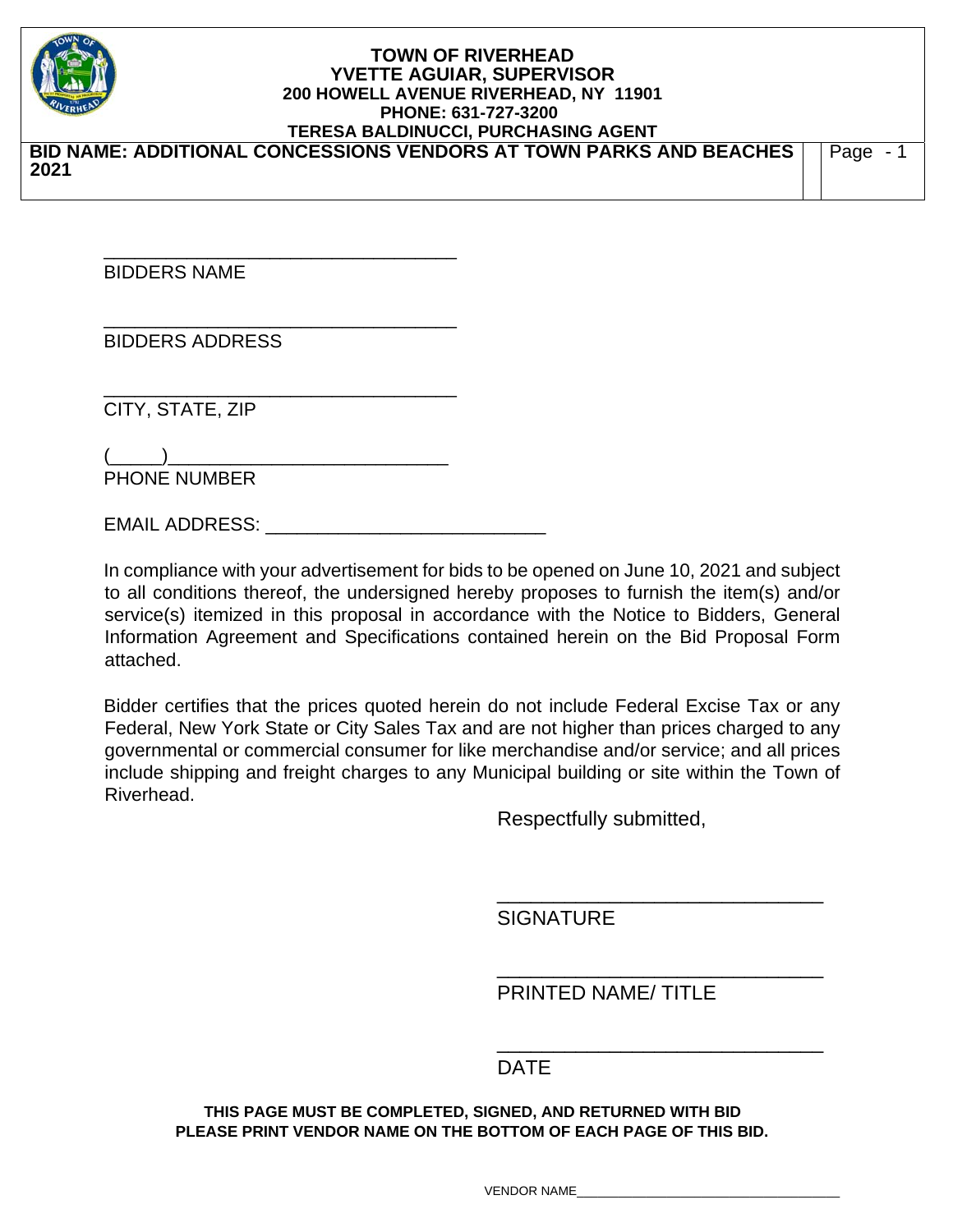

#### **TOWN OF RIVERHEAD YVETTE AGUIAR, SUPERVISOR 200 HOWELL AVENUE RIVERHEAD, NY 11901 PHONE: 631-727-3200 TERESA BALDINUCCI, PURCHASING AGENT BID NAME: ADDITIONAL CONCESSIONS VENDORS AT TOWN PARKS AND BEACHES**

Page - 2

**TOWN OF RIVERHEAD NOTICE TO BIDDERS** 

Sealed bids for **ADDITIONAL CONCESSIONS VENDORS AT TOWN PARKS AND BEACHES 2021** will be received by the Town Clerk of the Town of Riverhead at Town Hall, 200 Howell Avenue, Riverhead, New York, 11901, until **11:00 a.m.** on **June 10, 2021**, at which time all bids received shall be opened and read aloud.

Bid Specifications and/or Plans may be obtained by visiting the Town of Riverhead website at **www.townofriverheadny.gov on or after May 27, 2021**. Click on "Bid Requests" and follow the instructions to register.

All bids are to be submitted in a sealed envelope bearing the designation **ADDITIONAL CONCESSIONS VENDORS AT TOWN PARKS AND BEACHES 2021**. All bids must be submitted on the bid form provided. Any and all exceptions to the Specifications must be listed on a separate sheet of paper, bearing the designation "**EXCEPTIONS TO THE SPECIFICATIONS**" and be attached to the bid form.

**NOTE: Bid responses must be delivered to the Office of the Town Clerk at 200 Howell Avenue, Riverhead, New York, 11901, on or before June 10, 2021 at 11:00 a.m. The Town may decline to accept, deem untimely and/or reject any bid response/proposal that is not delivered to the Office of the Town Clerk.**

The Town Board reserves the right and responsibility to reject any or all bids or to waive any formality if it believes such action to be in the best interest of the Town.

# **BY ORDER OF THE TOWN BOARD OF THE TOWN OF RIVERHEAD**

 **DIANE M. WILHELM, TOWN CLERK**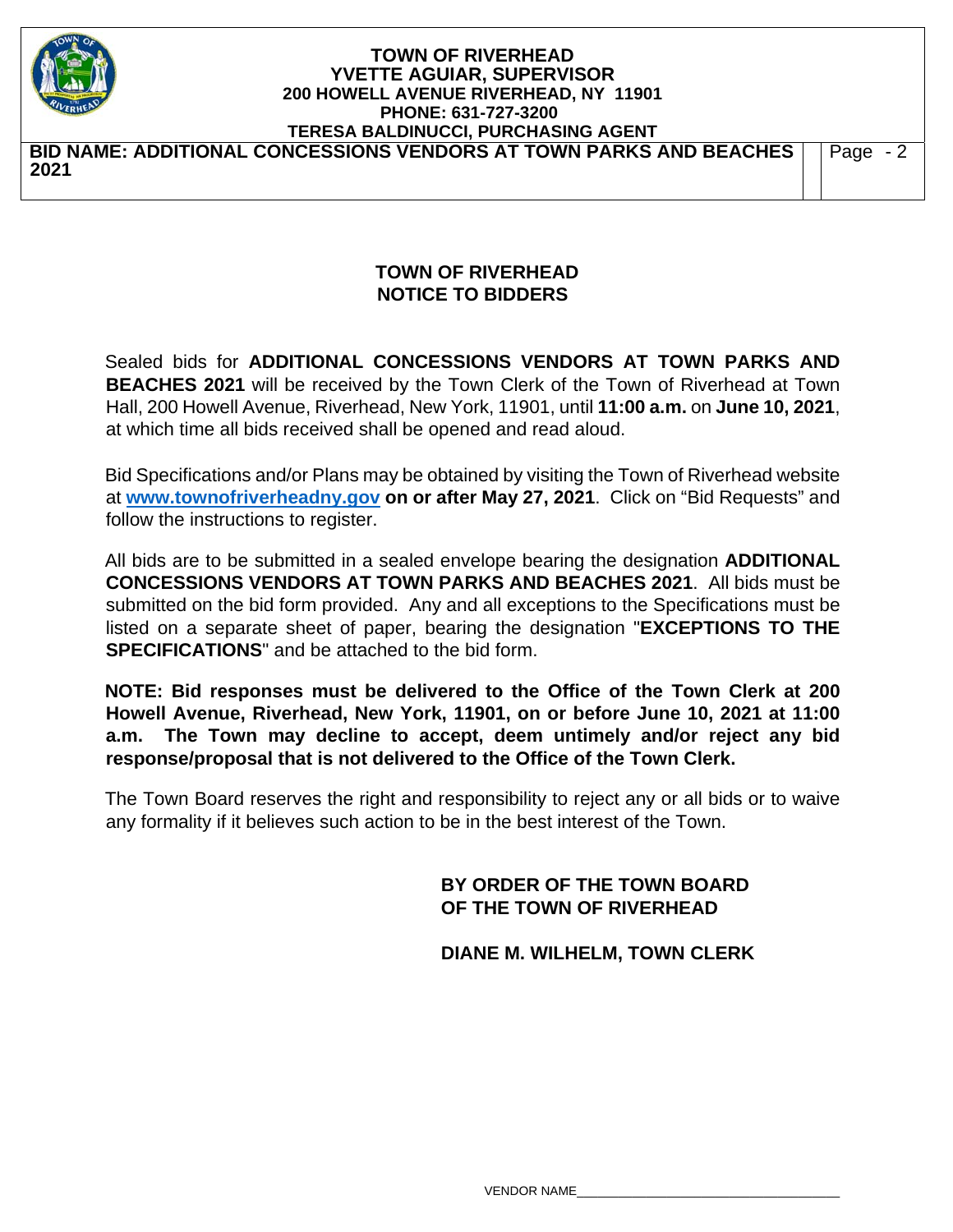

#### **TOWN OF RIVERHEAD YVETTE AGUIAR, SUPERVISOR 200 HOWELL AVENUE RIVERHEAD, NY 11901 PHONE: 631-727-3200 TERESA BALDINUCCI, PURCHASING AGENT BID NAME: ADDITIONAL CONCESSIONS VENDORS AT TOWN PARKS AND BEACHES**

Page - 3

# **A. General Description of Services**

The Town of Riverhead, through the Recreation Department, is soliciting proposals from food and beverage vendors for the operation of mobile concessions (trucks, carts, trailers) from which to sell food and/or beverages to the public at the locations listed below. The Town seeks to offer a large selection of unique and specialized foods and beverages to those utilizing our parks and beaches, including but not limited to fresh-prepared hot and cold food, soft-serve and pre-packaged ice cream, fresh-scooped ices, beverages, desserts, pre-packaged snack foods, etc., offering a diverse selection of offerings at each location. The Town anticipates selecting more than one vendor for each location. The Town seeks proposals from persons or organizations that are experienced in food vending and possess a valid license to operate a mobile concession/food vending unit.

The Town's intent is to select a vendor(s) for the following locations:

# **Group 1: Location operating hours 11am – 6pm; one flat fee \$1000.00 for ALL LOCATIONS in Group 1.**

# **All locations require a 2-hour minimum vending on site during the location operating hours set forth above by winning vendor(s):**

- East Creek Docking Facility/South Jamesport Beach (Peconic Bay Blvd., Jamesport, NY)
- Iron Pier (Pier Avenue, Jamesport, NY)
- Wading River Beach (Creek Road, Wading River, NY)
- Reeves Beach (Park Road, Riverhead, NY)

2019 Beach Attendance numbers are offered for reference in Exhibit A

# **Group 2: Location operating hours 8am – Sunset; one flat fee \$1500.00 for ALL LOCATIONS in Group 2.**

**The following locations require a 2-hour minimum vending on site during the location operating hours set forth above by winning vendor(s):**

- Stotzky Park (Skate Park Inclusive) (Columbus Avenue and Pulaski Street, Riverhead, NY)
- EPCAL Ball Fields/Veterans Park (Route 25, Calverton, NY) anticipated schedule of games/tournaments follows in Exhibit B.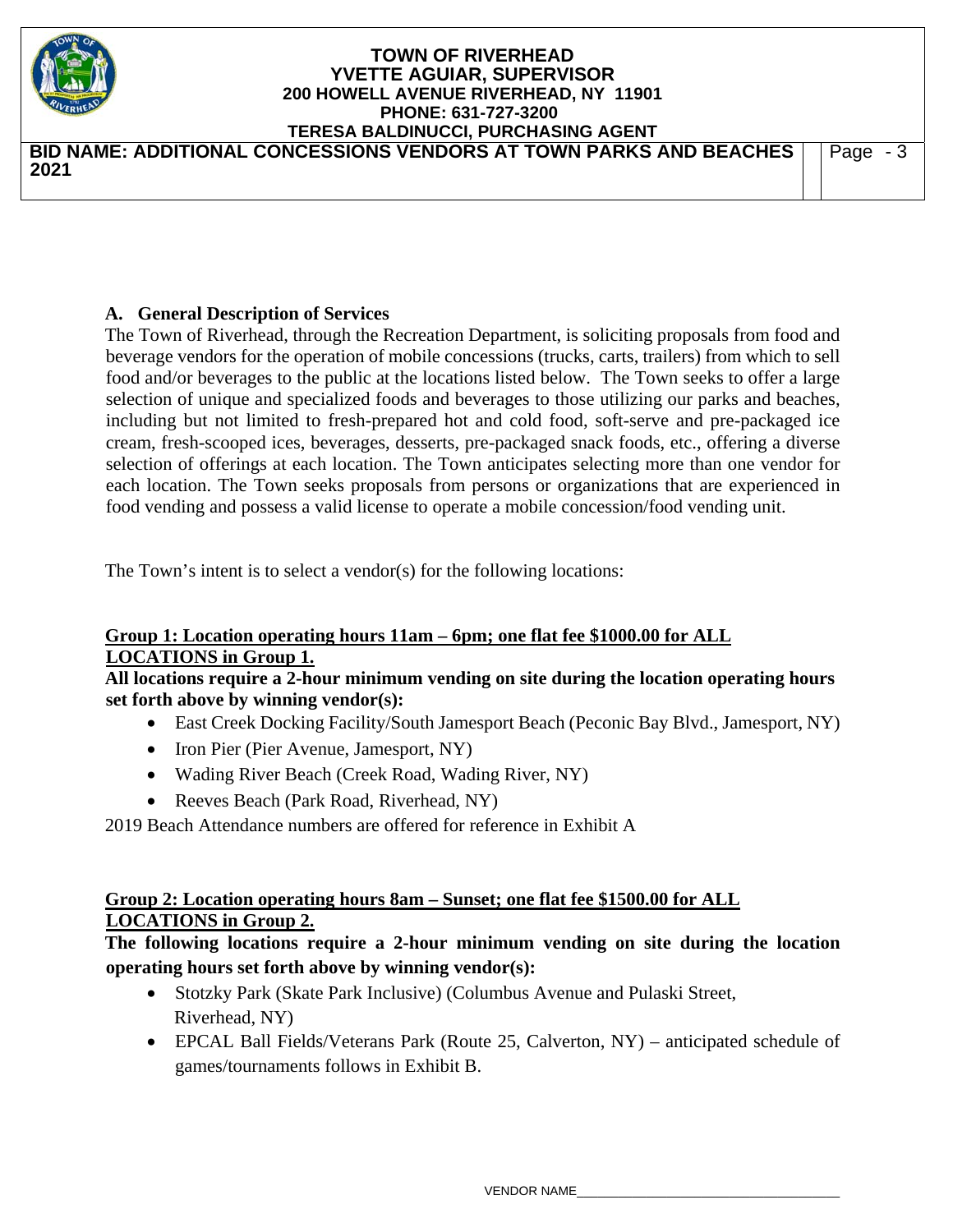

# **TOWN OF RIVERHEAD YVETTE AGUIAR, SUPERVISOR 200 HOWELL AVENUE RIVERHEAD, NY 11901 PHONE: 631-727-3200 TERESA BALDINUCCI, PURCHASING AGENT**

**BID NAME: ADDITIONAL CONCESSIONS VENDORS AT TOWN PARKS AND BEACHES 2021** 

# **Group 3: Location operating hours 8am – Sunset; one flat fee of \$500. 00 for ALL LOCATIONS in Group 3.**

**The following locations require a 1-hour minimum vending on site during the location operating hours set forth above by winning vendor(s):**

- Police Officer's Memorial Park (Bayberry) (Bayberry Road, Wading River, NY)
- Horton Avenue (Horton Avenue, Riverhead, NY)
- 2 Bears Park (Old Farm Road, Riverhead, NY)
- Unity Park (Oakland Avenue, Riverhead, NY)
- Millbrook Park (Lewis Avenue, Riverhead, NY)
- Grangebel Park (Peconic Avenue, Riverhead, NY)
- Miamogue Park (South Jamesport Avenue, Jamesport, NY)

**NOTE: There is no limit to the number of groups you may submit a bid to provide vending services. You may bid on one or more groups, simply circle group(s) above** *plus* **complete a "Vendor Bid Form" for each group-** *see pages 12-13***.**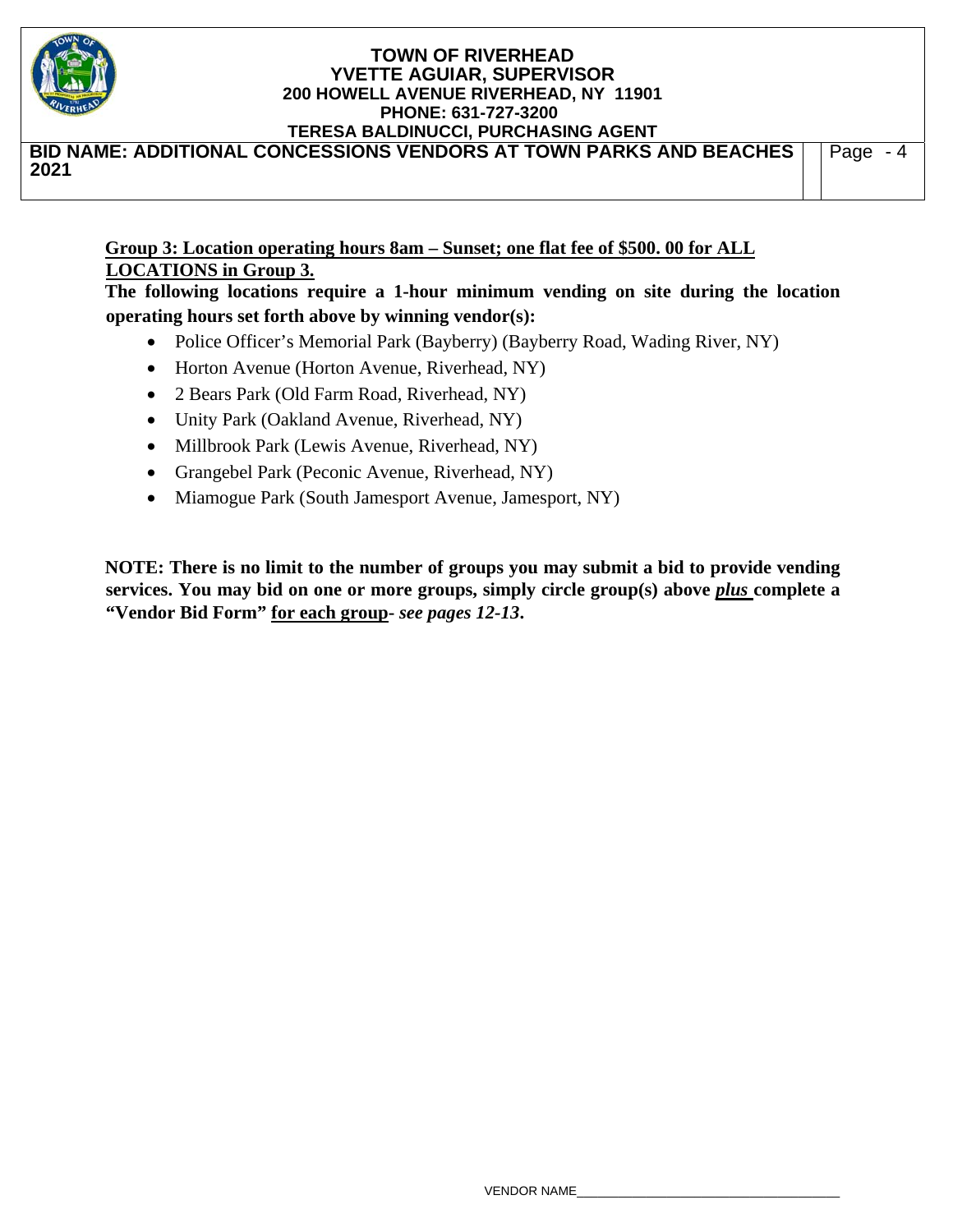

#### **TOWN OF RIVERHEAD YVETTE AGUIAR, SUPERVISOR 200 HOWELL AVENUE RIVERHEAD, NY 11901 PHONE: 631-727-3200 TERESA BALDINUCCI, PURCHASING AGENT BID NAME: ADDITIONAL CONCESSIONS VENDORS AT TOWN PARKS AND BEACHES**

# **B. Submission of Proposals**

1. All proposals shall be submitted and delivered to Town Clerk of the Town of Riverhead, 200 Howell Avenue, Riverhead, NY 11901

2. All proposals shall be sealed and plainly marked "**ADDITIONAL CONCESSIONS VENDORS AT TOWN PARKS AND BEACHES 2021**" and shall bear the name and address of the proposer. Bidders are recommended to use the label provided in this bid document.

# 3. **Deadline for submission shall be 11:00 am on June 10, 2021 at Office of the Town Clerk, 200 Howell Avenue, Riverhead, NY**.

4. All proposals shall be submitted on the forms provided by the Town within this request for proposals. All proposals must be prepared in ink or typewritten and signed by the Proposer.

5. Any proposal may be withdrawn prior to the scheduled time for opening of proposals.

6. Expenses for developing the proposals are entirely the responsibility of the proposer and shall not be chargeable in any manner to the Town.

# **C. Evaluation & Considerations of Bid Proposals**

1. The following statements outline the criteria which will be used in reviewing proposals for the awarding of the concession contract.

a. Experience and Resources of Concessionaire and Vendor

Proposals will be evaluated based on an evaluation of the present and past experience in the area of concession operation as proposed, experience with governmental agencies, non-profit agencies, large and small special events, financial position, professionalism, quality and level of service provided and in general, business experience.

b. Revenue to the Town

Proposals will be evaluated according to the amount of revenue to be paid to the Town.

c. Operational Provisions

Proposals will be evaluated based on operational provisions proposed by the prospective concessionaire or vendor in the areas of items, pricing and quality of services.

d. Past and Present Compliance with State, County and Local Laws

Proposals will be evaluated based upon history of compliance with state, county and local laws and/or violations related to but not limited to establishment and operation of food services, concession and mobile vending.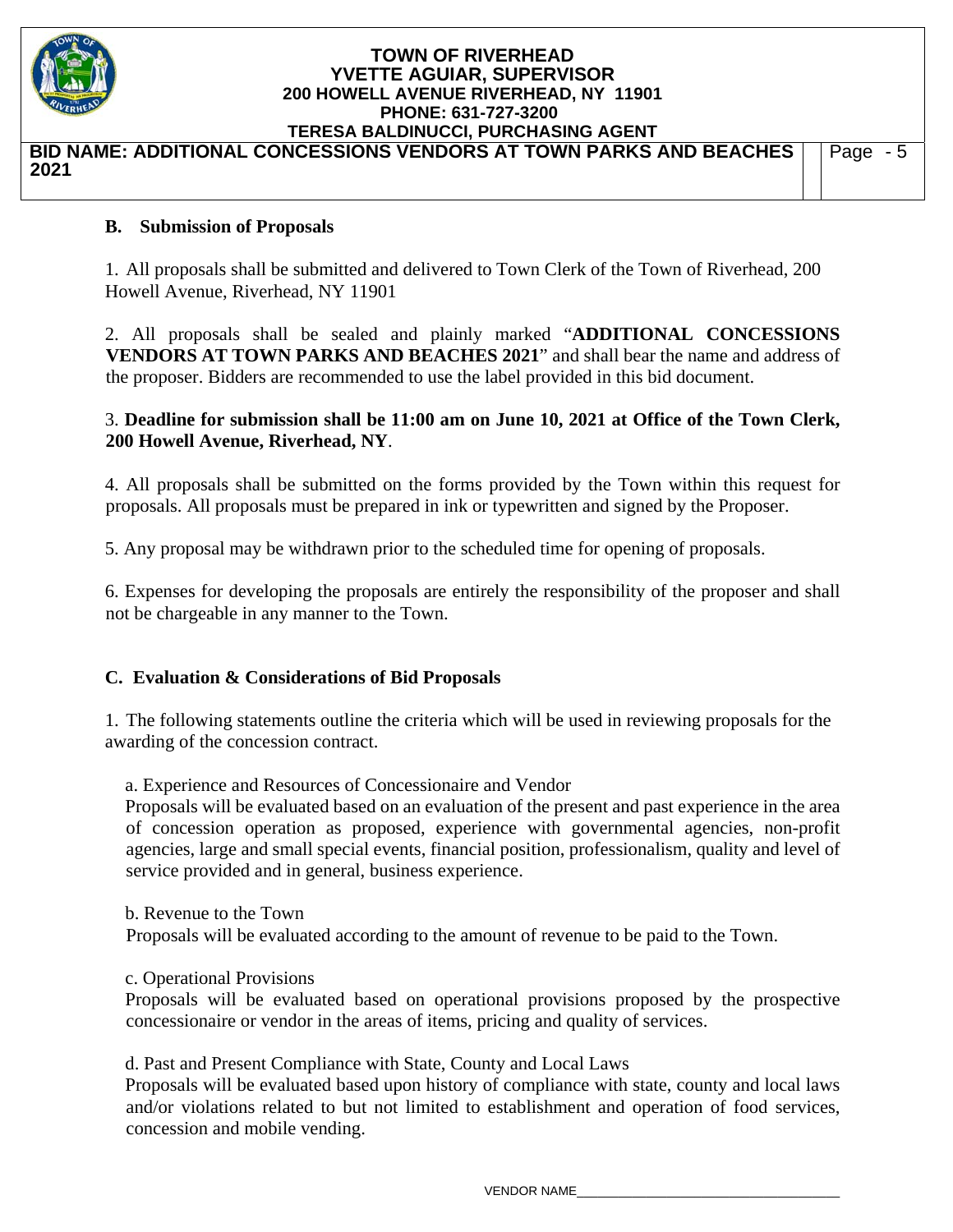

#### **TOWN OF RIVERHEAD YVETTE AGUIAR, SUPERVISOR 200 HOWELL AVENUE RIVERHEAD, NY 11901 PHONE: 631-727-3200 TERESA BALDINUCCI, PURCHASING AGENT BID NAME: ADDITIONAL CONCESSIONS VENDORS AT TOWN PARKS AND BEACHES**

2. The Town shall have the right to award the bid to the most qualified proposer based upon the evaluation criteria as established.

3. This is a non-exclusive agreement. The Town reserves the right to select an appropriate number of vendors per location with the intention to avoid cross-over of product(s) vended, but no guarantee of such.

4. The Town reserves the right to reject any and all proposals received as a result of this request, to waive formalities or informalities, technical defect or clerical error in any proposal, as the interest of the Town may require.

# **D. Contract and Term of Contract**

1. The proposal submitted shall substantially constitute the contract between the Town and the concessionaire. Any contract provisions that have not been stated herein will be drafted and included as necessary.

2. The contract term shall be as follows:

- Group 1: May 28, 2021 September 6, 2021
- Group 2: May 28,  $2021 -$  November 1, 2021
- Group 3: May 28,  $2021 -$  November 1, 2021
- However, the Town may consider extending the contract term under the same terms and conditions as set forth in the bid specifications.

# **E. Award of Contract**

The contract shall be awarded by the Town to the responsible bidder best able to provide the required services. The Town reserves the right to reject any and all bids.

# **F. Terms and Conditions**

1. The Vendor shall provide at his/her own expense comprehensive general liability insurance in the amount not less than \$1,000,000.00 naming the Town of Riverhead as the insured or additional insured. Also required, where applicable, proof of Workers' Compensation and disability insurance for employees under the direct control of the vendor. The certificate(s) of insurance must be filed in the Office of the Town Clerk within 10 days of notification of bid award.

2. The Vendor shall save the Town harmless from or on account of any loss, cost, and liability for injury to person, or damage to property, arising out of his/her operation of the concession or mobile vending unit. Upon notification of award, Certificates of Insurance acceptable to the Town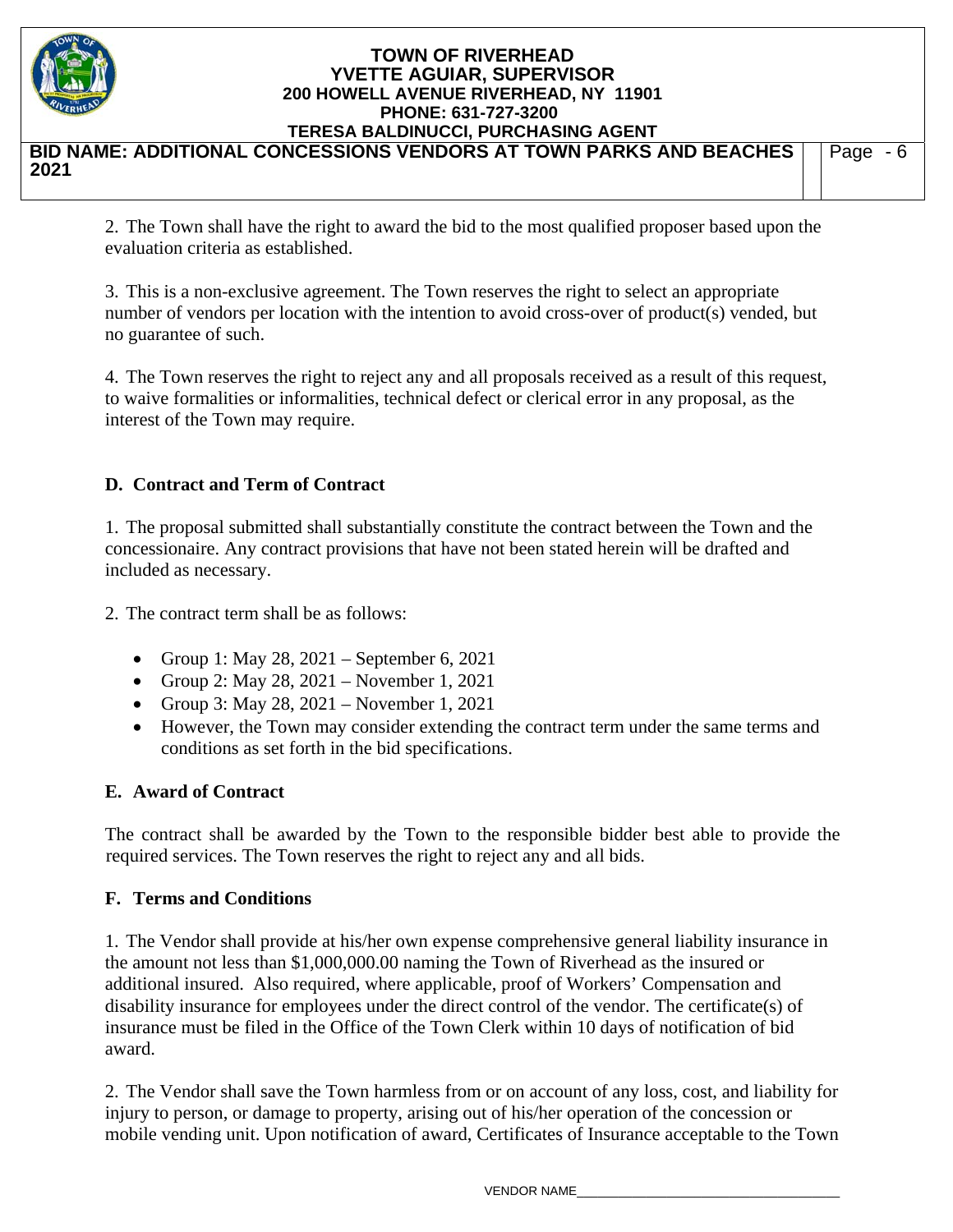

#### **TOWN OF RIVERHEAD YVETTE AGUIAR, SUPERVISOR 200 HOWELL AVENUE RIVERHEAD, NY 11901 PHONE: 631-727-3200 TERESA BALDINUCCI, PURCHASING AGENT BID NAME: ADDITIONAL CONCESSIONS VENDORS AT TOWN PARKS AND BEACHES**

shall be delivered to the Office of the Town Clerk prior to commencement of this Contract. In the event the vendor fails to submit the required certificates of insurance within 15 days after the bid award, the Town may terminate the award and award to the next responsible bidder. Note, all certificates shall contain a provision that coverage afforded under the policies will not be canceled until at least thirty (30) days prior written notice has been given to the Town.

3. The Vendor agrees to indemnify and hold harmless the Town from and against any and all liability in any way arising out of or related to vendor's performance of its obligations hereunder. The indemnity shall be the broadest form available and shall include indemnity against any liability arising out of or caused by the negligence of vendor, its agents, subcontractors, and employees.

4. The Vendor shall be responsible for obtaining all food service licenses required by state and local law. The vendor must comply with all Health Department (Local, State and Federal) regulations governing the handling and dispensing of foods and other applicable concession products. In addition, the vendor must comply with all tax and other pertinent regulations as imposed by Local, State and Federal agencies. All appropriate up-to-date certificates of compliance shall be conspicuously displayed at each concession/vending location.

5. The Vendor cannot sublet or assign this contract without the prior written approval of the Superintendent of Recreation.

6. The Vendor shall obtain a map(s) from the Recreation Department depicting the location for each mobile vending unit. The intent of having specifically identified layouts is to avoid traffic hazards. The vendor must restrict their mobile units to these designated areas unless an exception is made in writing by the Recreation Department.

7. The Vendor must adhere to park hours and operate only during the hours of the beach or park operation and additional hours as approved by the Superintendent of Recreation or his designee. The concession or vending area must be vacated at all other times.

8. The Vendor is required to maintain the concession or vending area and the immediate vicinity of said area clean by removing all litter and debris and keeping the area free of garbage and waste throughout the hours of operation. The vendor shall not allow any solid waste to blow about or accumulate on the Town of Riverhead's property. **Rubbish removal shall be at the sole cost and expense of the Vendor. All vendors must have at least (1) 30 gallon garbage receptacle next to their operation.**

9. The mobile vending unit, i.e. food cart, truck or trailer, must be in good working condition and be aesthetically appealing. Company shall be responsible for maintaining the food cart, truck or trailer's good appearance and for keeping it in good working order.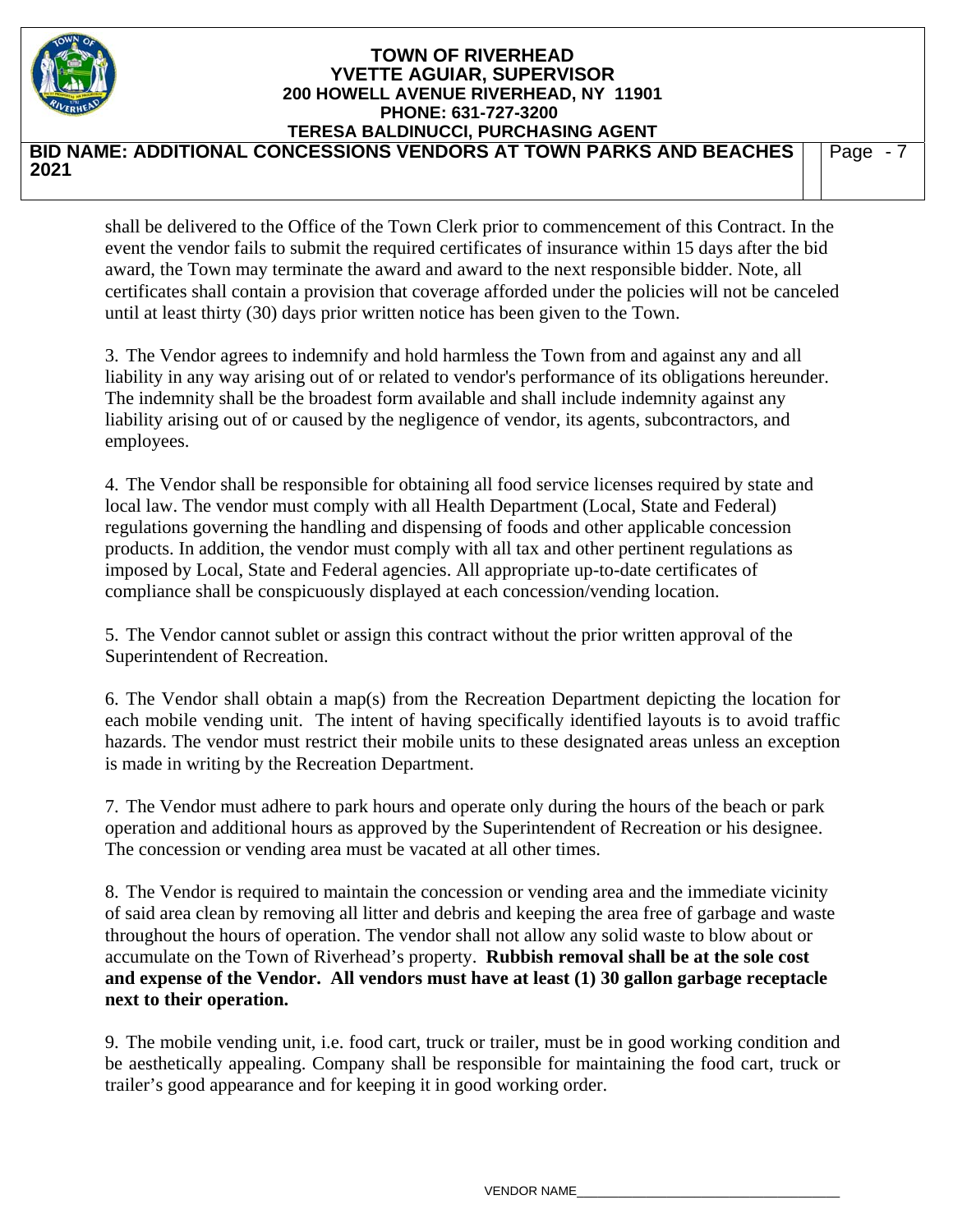

#### **TOWN OF RIVERHEAD YVETTE AGUIAR, SUPERVISOR 200 HOWELL AVENUE RIVERHEAD, NY 11901 PHONE: 631-727-3200 TERESA BALDINUCCI, PURCHASING AGENT BID NAME: ADDITIONAL CONCESSIONS VENDORS AT TOWN PARKS AND BEACHES**

10. The Vendor is responsible for all utilities including electricity and water; the concession rights do not include any utilities.

11. The vendor shall not use any amplification nor verbally seek to attract customers. All noise making devices such as bells, whistles, chimes and/or any other device used to gain the public's attention to vending activity is strictly prohibited.

12. The vendor acknowledges that the novel coronavirus, Covid-19, has been declared a worldwide pandemic by the world health organization. Covid-19 is extremely contagious and is believed to spread mainly from person-to-person contact. As a result, federal, state, and local governments and federal, state, and local health agencies recommend social distancing, wearing personal protective equipment, and have limited the size of gatherings at public parks and recreational faculties. The vendor shall be required to comply with applicable local, state, or federal orders or regulations, including requirements that may require vendors and his/her employees to wear certain personal protective equipment and/or make such necessary arrangements to provide for social distancing for customers and participation in the event. The vendor acknowledges that the Town reserves the right to terminate this licensee agreement for failure to comply with this provision.

13. The intent of this Agreement is to provide food service to the patrons of the beach or park facility. Therefore, the successful bidder(s) shall provide items normally associated with lunch or breakfast in addition to the traditional ice-cream and beverage items. Glass containers are prohibited. The vendor must sell only merchandise of recognized quality, of a known brand, and manufactured by a company of best repute. All food products dispensed shall be approved by the Department of Health.

14. The vendor shall be prohibited for sale of alcoholic beverage unless a written exception is made by the Riverhead Town Board and all other required permits are obtained as required by state and local law.

15. The Department of Recreation reserves the right to make any other regulations pertaining to the concession or vending operation which are deemed to be in the best interest of the Town and the general public. The concessionaire/vendor agrees that the character of service shall be the best obtainable, and shall at all times be sufficient to meet the reasonable demands of the public; and that the Superintendent of Recreation or his designee shall have the right to object to the character of the service and to order the objectionable service or conditions discontinued or remedied. The concessionaire will be given a reasonable time period to remedy or discontinue the service in question. If the written order is not adhered to within a specified time period and of no fault of the concessionaire, the result will be revocation of the concession rights and the termination of this agreement.

16. The same courtesy shall be extended to the visitors of the Town Park or Beach as to the patrons of the concession. All visitors shall be permitted to avail themselves of the privileges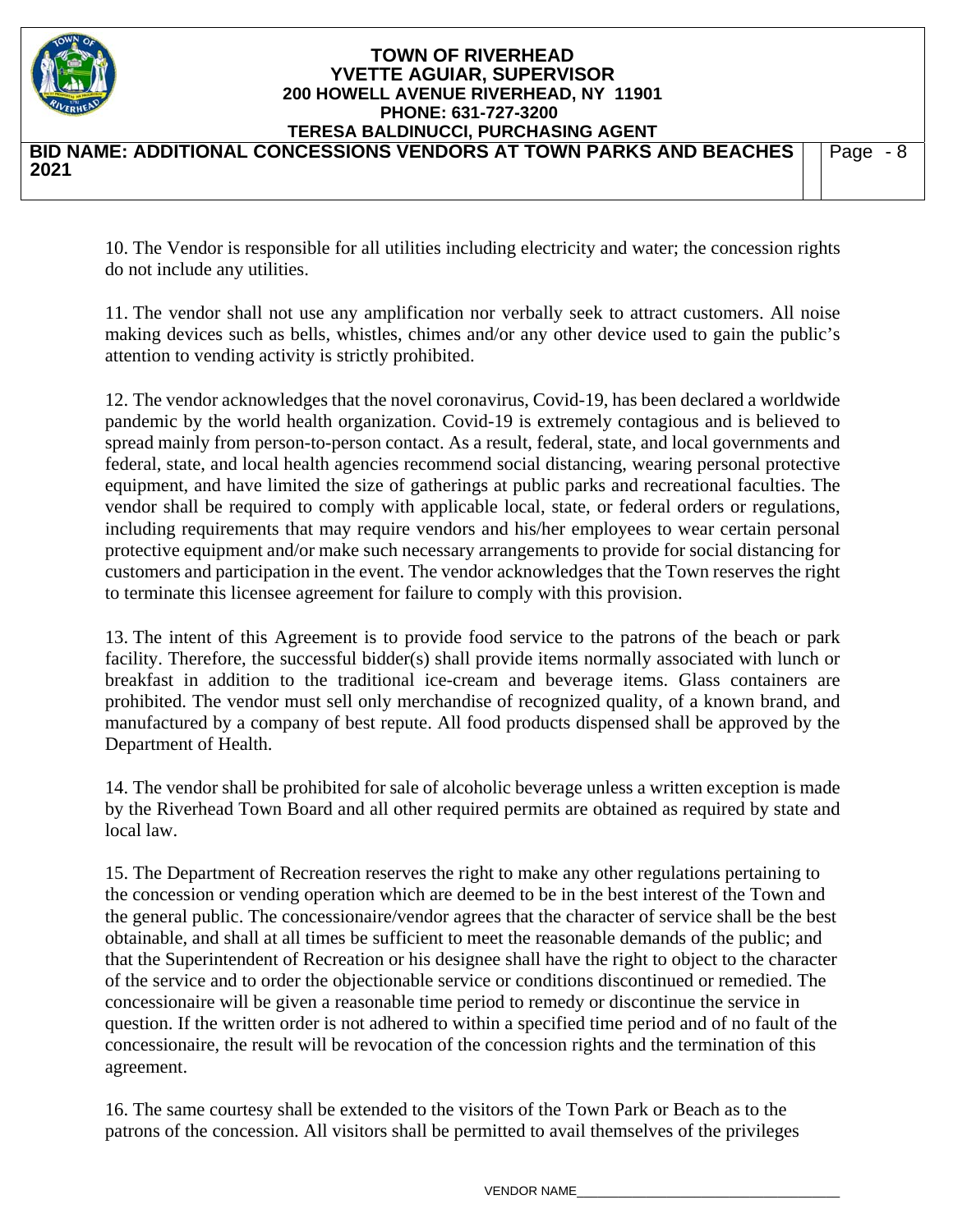

#### **TOWN OF RIVERHEAD YVETTE AGUIAR, SUPERVISOR 200 HOWELL AVENUE RIVERHEAD, NY 11901 PHONE: 631-727-3200 TERESA BALDINUCCI, PURCHASING AGENT BID NAME: ADDITIONAL CONCESSIONS VENDORS AT TOWN PARKS AND BEACHES**

offered and in no way shall the concessionaire or his/her employees discriminate against any individual, in any manner.

17. The Vendor acknowledges and accepts that the bid and award of bid are subordinate to the Town's reservation of rights to select and locate additional vendors at all Town Park and Recreational facilities for Town sponsored, co-sponsored or affiliated events and those special events approved by Resolution of the Town Board (Chapter 255) that authorize the holder of the Chapter 255 permit to include concessionaires or vendors as part of the Chapter 255 event. Note, these instances shall be limited and short term events. As for Town events, the Town shall make every effort to restrict the concession or vending under the limited short term contract to those items not offered for sale by the vendor awarded the concession pursuant to the terms of this bid, but in no way is the Town required to do so nor shall the Town be responsible for any lost profits. In addition, the Town of Riverhead, upon recommendation of the Recreation Department, reserves the right to contract with other snack vendors for the limited purposes of granting short term concessions to cover any and/all dates when the services of the awarded snack vendor will not be available.

18. In the event this snack concession be cancelled by the vendor within the first sixty (60) days after notification of award, a fifty percent (50%) refund will be made of the amount of fees paid to the Town as proffered in item  $#3$  on page 12 of this document. On the sixty-first (61<sup>st</sup>) day and thereafter, no refund whatsoever is due.

19. The Town of Riverhead reserves the right to rescind the resolution authorizing this food and beverage concession at any time, and at its sole discretion, upon ten (10) days written notice to the vendor. In the unlikely event the Town rescinds that resolution due to no fault of the vendor, then the vendor shall be entitled to a refund of a portion of the amount of fees paid to the Town as proffered in item #3 on page 10 of this document. This refund portion will be calculated by using a fraction, the numerator of which is the number of months remaining on the award and the denominator is to be twelve (12).

20. All questions regarding this bid specification should be directed in writing to the Teresa Baldinucci, Purchasing Agent, at baldinucci@townofriverheadny.gov at least 5 days before the bid opening date.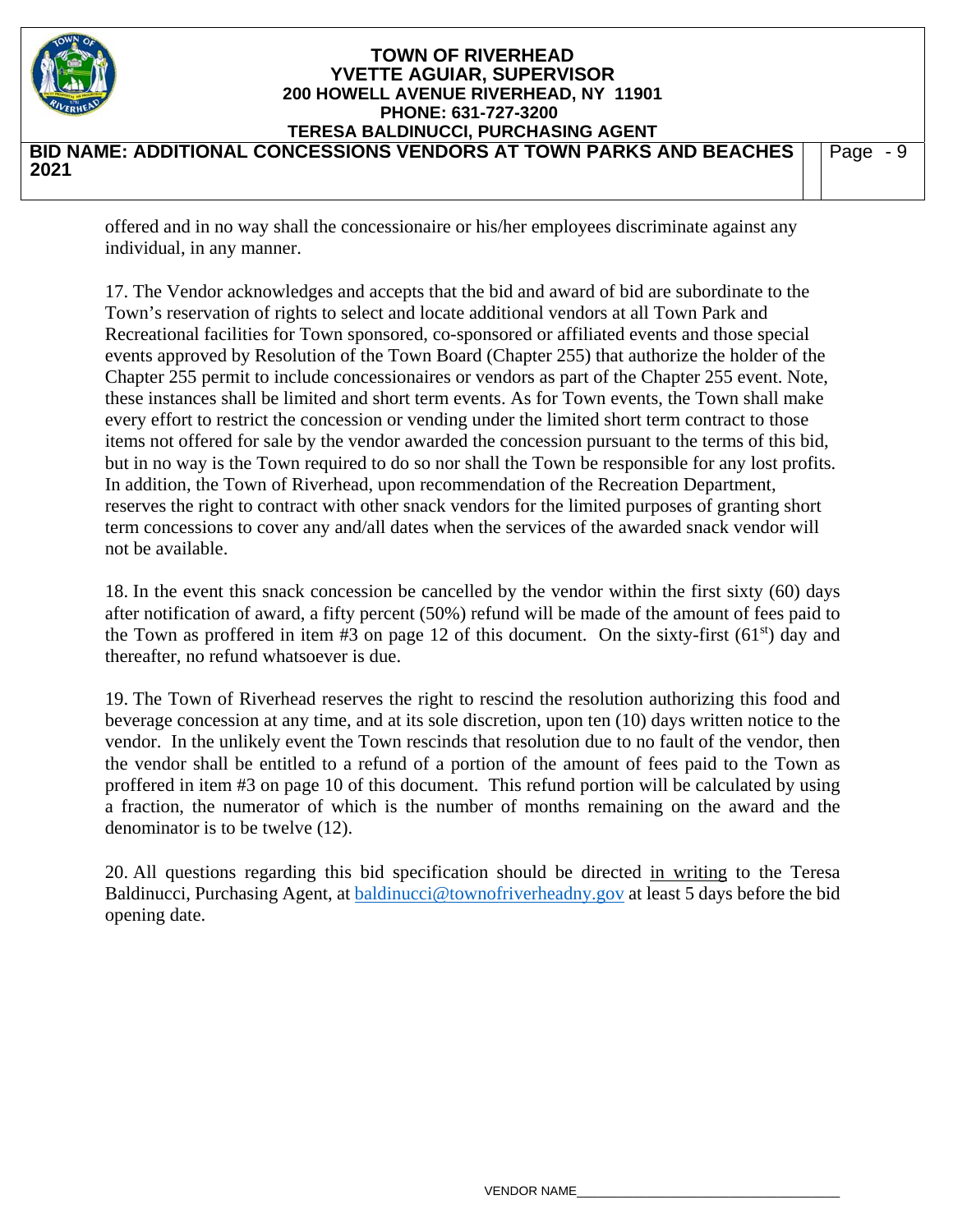

#### **TOWN OF RIVERHEAD YVETTE AGUIAR, SUPERVISOR 200 HOWELL AVENUE RIVERHEAD, NY 11901 PHONE: 631-727-3200 TERESA BALDINUCCI, PURCHASING AGENT BID NAME: ADDITIONAL CONCESSIONS VENDORS AT TOWN PARKS AND BEACHES**

Page - 10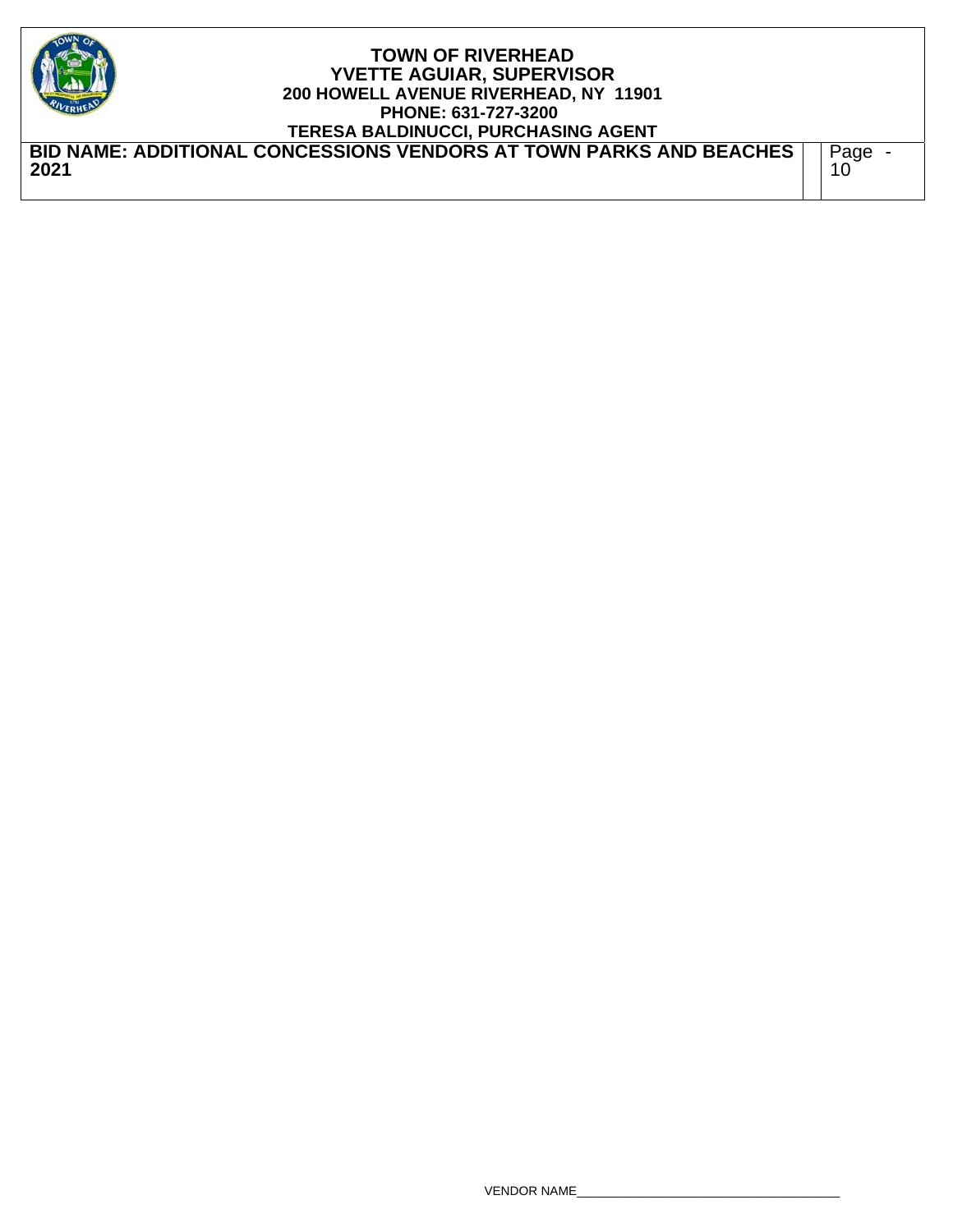

#### **TOWN OF RIVERHEAD YVETTE AGUIAR, SUPERVISOR 200 HOWELL AVENUE RIVERHEAD, NY 11901 PHONE: 631-727-3200 TERESA BALDINUCCI, PURCHASING AGENT BID NAME: ADDITIONAL CONCESSIONS VENDORS AT TOWN PARKS AND BEACHES**

Page - 11

# **FOOD/BEVERAGE VENDOR I. BID PROPOSAL**

#### A. GENERAL INFORMATION

The Proposer hereby certifies that all statements and all answers to questions herein are true and correct. Statements must be complete, accurate, and in the form requested.

1. Name, address, and telephone number of Proposer exactly as it should appear on the Concessions Agreement.

| NAME:                    |        |      |
|--------------------------|--------|------|
| <b>ADDRESS:</b>          |        |      |
| CITY:                    | STATE: | ZID. |
| <b>TELEPHONE NUMBER:</b> | EMAIL: |      |

2. Address of Proposer, if different from above, for purposes of notice or other communication relating to the Proposal and Concession Agreement. (If proposal is other than an individual, provide the name of an individual who can answer the Proposal).

| NAME:                    |        |              |
|--------------------------|--------|--------------|
| <b>ADDRESS:</b>          |        |              |
| CITY:                    | STATE: | $\gamma$ [D. |
| <b>TELEPHONE NUMBER:</b> | EMAIL: |              |

3. Proposer intends to operate the concession as a: Corporation ( ); Partnership ( ); Joint Venture ( ); Sole Proprietorship ( ); Other (explain) \_\_\_\_\_\_\_\_\_\_\_\_\_\_\_\_\_\_\_\_\_\_\_\_\_\_\_\_\_\_\_\_\_\_\_\_\_\_\_\_\_\_\_\_\_\_\_\_\_\_\_\_\_\_\_\_\_\_\_\_\_\_\_\_\_\_\_\_\_\_\_\_\_\_

4. If a corporation or partnership, list the names and addresses of your principal officers or general partners:

\_\_\_\_\_\_\_\_\_\_\_\_\_\_\_\_\_\_\_\_\_\_\_\_\_\_\_\_\_\_\_\_\_\_\_\_\_\_\_\_\_\_\_\_\_\_\_\_\_\_\_\_\_\_\_\_\_\_\_\_\_\_\_\_\_\_\_\_\_\_\_\_\_\_\_\_\_\_ \_\_\_\_\_\_\_\_\_\_\_\_\_\_\_\_\_\_\_\_\_\_\_\_\_\_\_\_\_\_\_\_\_\_\_\_\_\_\_\_\_\_\_\_\_\_\_\_\_\_\_\_\_\_\_\_\_\_\_\_\_\_\_\_\_\_\_\_\_\_\_\_\_\_\_\_\_\_ \_\_\_\_\_\_\_\_\_\_\_\_\_\_\_\_\_\_\_\_\_\_\_\_\_\_\_\_\_\_\_\_\_\_\_\_\_\_\_\_\_\_\_\_\_\_\_\_\_\_\_\_\_\_\_\_\_\_\_\_\_\_\_\_\_\_\_\_\_\_\_\_\_\_\_\_\_\_ \_\_\_\_\_\_\_\_\_\_\_\_\_\_\_\_\_\_\_\_\_\_\_\_\_\_\_\_\_\_\_\_\_\_\_\_\_\_\_\_\_\_\_\_\_\_\_\_\_\_\_\_\_\_\_\_\_\_\_\_\_\_\_\_\_\_\_\_\_\_\_\_\_\_\_\_\_\_ \_\_\_\_\_\_\_\_\_\_\_\_\_\_\_\_\_\_\_\_\_\_\_\_\_\_\_\_\_\_\_\_\_\_\_\_\_\_\_\_\_\_\_\_\_\_\_\_\_\_\_\_\_\_\_\_\_\_\_\_\_\_\_\_\_\_\_\_\_\_\_\_\_\_\_\_\_\_

#### NAME/TITLE/ADDRESS

Date of Incorporation or Organization: \_\_\_\_\_\_\_\_\_\_\_\_\_\_\_\_\_\_\_\_\_\_\_\_\_\_\_\_\_\_\_\_\_\_\_\_\_\_\_\_\_\_\_\_\_\_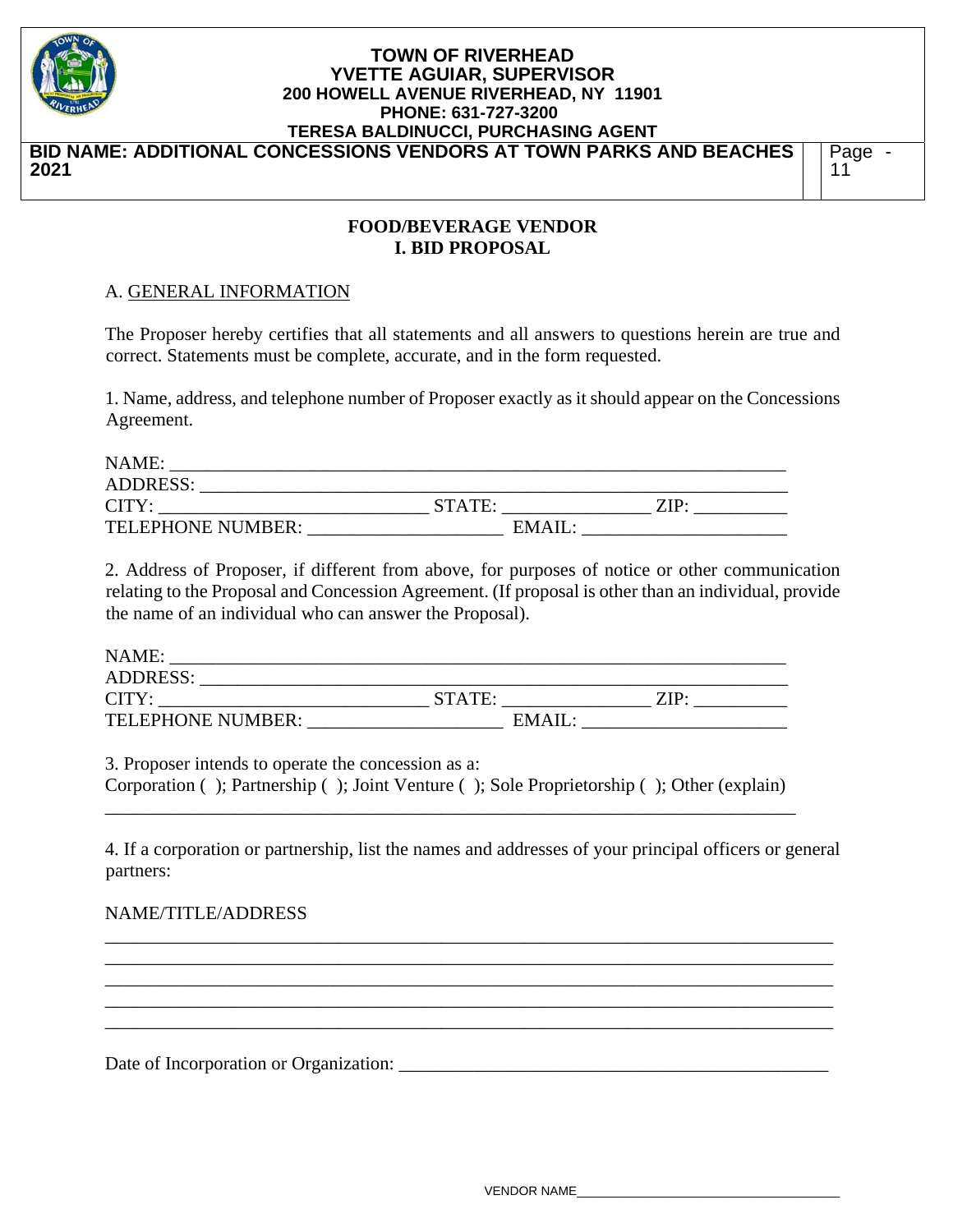

#### **TOWN OF RIVERHEAD YVETTE AGUIAR, SUPERVISOR 200 HOWELL AVENUE RIVERHEAD, NY 11901 PHONE: 631-727-3200 TERESA BALDINUCCI, PURCHASING AGENT BID NAME: ADDITIONAL CONCESSIONS VENDORS AT TOWN PARKS AND BEACHES**

Page 2, Proposal

# B. QUALIFICATIONS AND EXPERIENCE:

1. Number of years proposer has performed food and/or beverage services:

2. Describe the nature of your experience in the operation of food and/or beverage facilities and state the number of persons you currently employ in such operations: \_\_\_\_\_\_\_\_\_\_\_\_\_\_\_\_\_\_\_\_\_

\_\_\_\_\_\_\_\_\_\_\_\_\_\_\_\_\_\_\_\_\_\_\_\_\_\_\_\_\_\_\_\_\_\_\_\_\_\_\_\_\_\_\_\_\_\_\_\_\_\_\_\_\_\_\_\_\_\_\_\_\_\_\_\_\_\_\_\_\_\_\_\_\_\_\_\_\_\_ \_\_\_\_\_\_\_\_\_\_\_\_\_\_\_\_\_\_\_\_\_\_\_\_\_\_\_\_\_\_\_\_\_\_\_\_\_\_\_\_\_\_\_\_\_\_\_\_\_\_\_\_\_\_\_\_\_\_\_\_\_\_\_\_\_\_\_\_\_\_\_\_\_\_\_\_\_\_ \_\_\_\_\_\_\_\_\_\_\_\_\_\_\_\_\_\_\_\_\_\_\_\_\_\_\_\_\_\_\_\_\_\_\_\_\_\_\_\_\_\_\_\_\_\_\_\_\_\_\_\_\_\_\_\_\_\_\_\_\_\_\_\_\_\_\_\_\_\_\_\_\_\_\_\_\_\_ \_\_\_\_\_\_\_\_\_\_\_\_\_\_\_\_\_\_\_\_\_\_\_\_\_\_\_\_\_\_\_\_\_\_\_\_\_\_\_\_\_\_\_\_\_\_\_\_\_\_\_\_\_\_\_\_\_\_\_\_\_\_\_\_\_\_\_\_\_\_\_\_\_\_\_\_\_\_

3. List locations where you have operated food and/or beverage facilities within the last five years, giving the dates of operation for each location.

\_\_\_\_\_\_\_\_\_\_\_\_\_\_\_\_\_\_\_\_\_\_\_\_\_\_\_\_\_\_\_\_\_\_\_\_\_\_\_\_\_\_\_\_\_\_\_\_\_\_\_\_\_\_\_\_\_\_\_\_\_\_\_\_\_\_\_\_\_\_\_\_\_\_\_\_\_\_ \_\_\_\_\_\_\_\_\_\_\_\_\_\_\_\_\_\_\_\_\_\_\_\_\_\_\_\_\_\_\_\_\_\_\_\_\_\_\_\_\_\_\_\_\_\_\_\_\_\_\_\_\_\_\_\_\_\_\_\_\_\_\_\_\_\_\_\_\_\_\_\_\_\_\_\_\_\_ \_\_\_\_\_\_\_\_\_\_\_\_\_\_\_\_\_\_\_\_\_\_\_\_\_\_\_\_\_\_\_\_\_\_\_\_\_\_\_\_\_\_\_\_\_\_\_\_\_\_\_\_\_\_\_\_\_\_\_\_\_\_\_\_\_\_\_\_\_\_\_\_\_\_\_\_\_\_ \_\_\_\_\_\_\_\_\_\_\_\_\_\_\_\_\_\_\_\_\_\_\_\_\_\_\_\_\_\_\_\_\_\_\_\_\_\_\_\_\_\_\_\_\_\_\_\_\_\_\_\_\_\_\_\_\_\_\_\_\_\_\_\_\_\_\_\_\_\_\_\_\_\_\_\_\_\_

4. List assigned number shown on all appropriate licenses, registrations and permits, if acquired. A copy of each permit and license must also be attached or provided to the Town with the bid proposal.

Town of Riverhead Peddler Permit #:\_\_\_\_\_\_\_\_\_\_\_\_\_\_\_\_\_ Suffolk County Department of Health Services Temporary Vendor/Vendor Permit #: \_\_\_\_\_\_\_\_\_\_

5. List and Identify each vehicle used to provide the services identified in the bid specifications, including vehicle Identification # and New York State License Plate #

a. Description of vehicle: \_\_\_\_\_\_\_\_\_\_\_\_\_\_\_\_\_\_\_\_\_ VIN#\_\_\_\_\_\_\_\_\_\_\_\_\_\_\_\_\_\_ License Plate #:\_\_\_\_\_\_\_\_\_\_\_\_\_\_\_\_\_; b. Description of vehicle:  $\frac{1}{2}$  VIN# License Plate  $\#$ : \_\_\_\_\_\_\_\_\_\_\_\_\_.

# C. REFERENCES:

Give names, addresses, and telephone numbers of at least three (3) references – one (1) as to your financial ability and two (2) as to your business capability to successfully operate the business. In addition, letters documenting proposer's business experience from customers, creditors, suppliers, or business contacts may be included.

\_\_\_\_\_\_\_\_\_\_\_\_\_\_\_\_\_\_\_\_\_\_\_\_\_\_\_\_\_\_\_\_\_\_\_\_\_\_\_\_\_\_\_\_\_\_\_\_\_\_\_\_\_\_\_\_\_\_\_\_\_\_\_\_\_\_\_\_\_\_\_\_\_\_\_\_\_\_ \_\_\_\_\_\_\_\_\_\_\_\_\_\_\_\_\_\_\_\_\_\_\_\_\_\_\_\_\_\_\_\_\_\_\_\_\_\_\_\_\_\_\_\_\_\_\_\_\_\_\_\_\_\_\_\_\_\_\_\_\_\_\_\_\_\_\_\_\_\_\_\_\_\_\_\_\_\_ \_\_\_\_\_\_\_\_\_\_\_\_\_\_\_\_\_\_\_\_\_\_\_\_\_\_\_\_\_\_\_\_\_\_\_\_\_\_\_\_\_\_\_\_\_\_\_\_\_\_\_\_\_\_\_\_\_\_\_\_\_\_\_\_\_\_\_\_\_\_\_\_\_\_\_\_\_\_ \_\_\_\_\_\_\_\_\_\_\_\_\_\_\_\_\_\_\_\_\_\_\_\_\_\_\_\_\_\_\_\_\_\_\_\_\_\_\_\_\_\_\_\_\_\_\_\_\_\_\_\_\_\_\_\_\_\_\_\_\_\_\_\_\_\_\_\_\_\_\_\_\_\_\_\_\_\_

NAME/ADDRESS/TELEPHONE

VENDOR NAME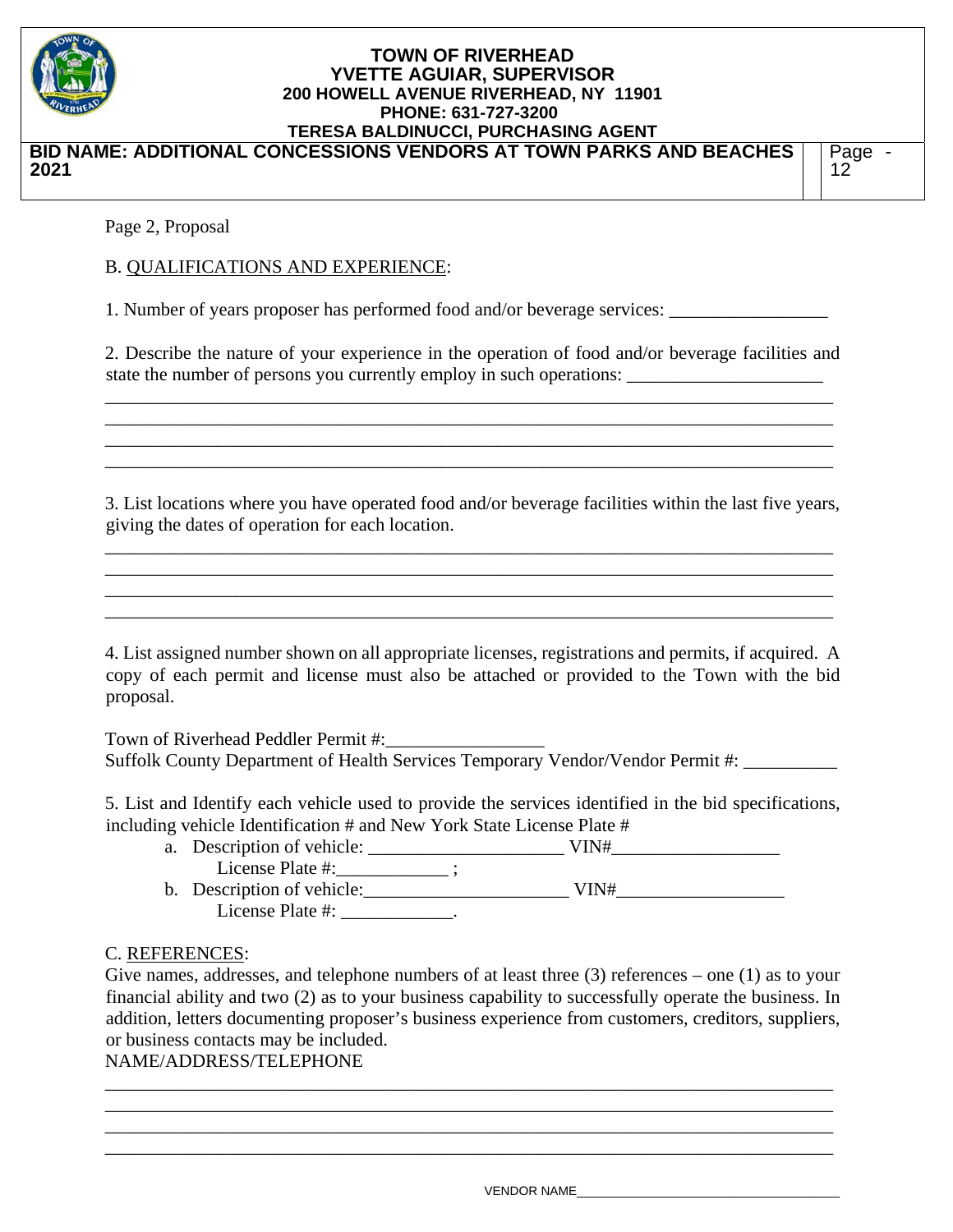

#### **TOWN OF RIVERHEAD YVETTE AGUIAR, SUPERVISOR 200 HOWELL AVENUE RIVERHEAD, NY 11901 PHONE: 631-727-3200 TERESA BALDINUCCI, PURCHASING AGENT BID NAME: ADDITIONAL CONCESSIONS VENDORS AT TOWN PARKS AND BEACHES**

Page - 13

# **FOOD/BEVERAGE VENDOR II. BID FORM**

**1. IDENTIFY GROUP – circle the name below, one group per bid form. Bidders must submit a separate Bid Form (pages 12-13) for each group on which they are bidding.**

# **Group 1: Location operating hours 11am – 6pm; one flat fee \$1000.00 for ALL LOCATIONS in Group 1.**

**All locations require a 2-hour minimum vending on site during the location operating hours set forth above by winning vendor(s):** 

- East Creek Docking Facility/South Jamesport Beach (Peconic Bay Blvd., Jamesport, NY)
- Iron Pier (Pier Avenue, Jamesport, NY)
- Wading River Beach (Creek Road, Wading River, NY)
- Reeves Beach (Park Road, Riverhead, NY)

2019 Beach Attendance numbers are offered for reference in Exhibit A

# **Group 2: Location operating hours 8am – Sunset; one flat fee \$1500.00 for ALL LOCATIONS in Group 2.**

**The following locations require a 2-hour minimum vending on site during the location operating hours set forth above by winning vendor(s):**

- Stotzky Park (Skate Park Inclusive) (Columbus Avenue and Pulaski Street, Riverhead, NY)
- EPCAL Ball Fields/Veterans Park (Route 25, Calverton, NY) anticipated schedule of games/tournaments follows in Exhibit B.

# **Group 3: Location operating hours 8am – Sunset; one flat fee of \$500. 00 for ALL LOCATIONS in Group 3.**

**The following locations require a 1-hour minimum vending on site during the location operating hours set forth above by winning vendor(s):**

- Police Officer's Memorial Park (Bayberry) (Bayberry Road, Wading River, NY)
- Horton Avenue (Horton Avenue, Riverhead, NY)
- 2 Bears Park (Old Farm Road, Riverhead, NY)
- Unity Park (Oakland Avenue, Riverhead, NY)
- Millbrook Park (Lewis Avenue, Riverhead, NY)
- Grangebel Park (Peconic Avenue, Riverhead, NY)
- Miamogue Park (South Jamesport Avenue, Jamesport, NY)

**NOTE: There is no limit to the number of groups you may submit a bid to provide vending services. You may bid on one or more groups, simply circle group(s) above** *plus* **complete a "Vendor Bid Form" for each group-** *see pages 12-13***.**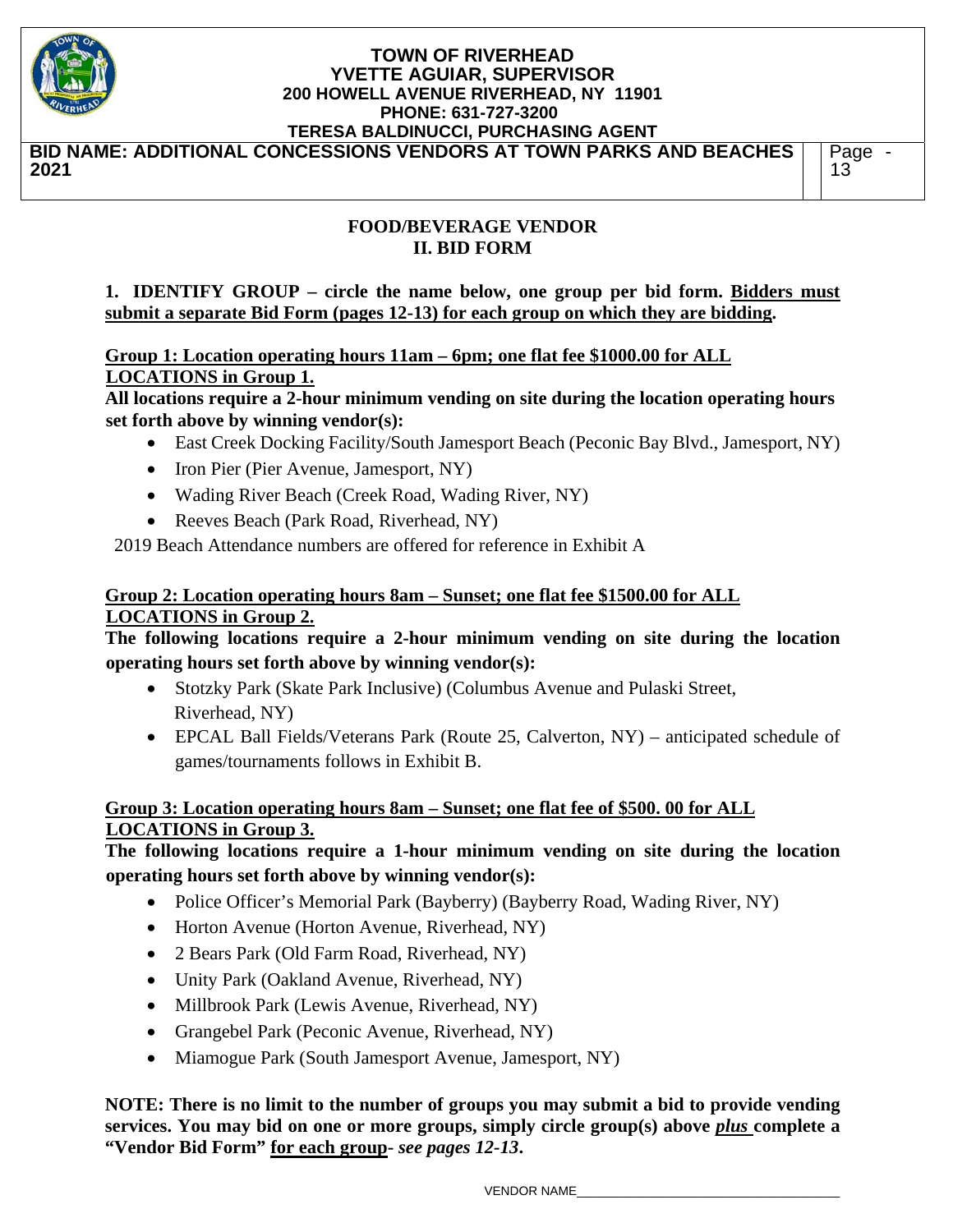

#### **TOWN OF RIVERHEAD YVETTE AGUIAR, SUPERVISOR 200 HOWELL AVENUE RIVERHEAD, NY 11901 PHONE: 631-727-3200 TERESA BALDINUCCI, PURCHASING AGENT BID NAME: ADDITIONAL CONCESSIONS VENDORS AT TOWN PARKS AND BEACHES**

Page - 14

#### **2. IDENTIFY/DESCRIBE FOOD AND DRINK ITEMS TO BE OFFERED INCLUDING PRICE RANGES FOR VARIOUS SIZED PORTIONS. (ATTACH ADDITIONAL SHEETS IF NECESSARY.)**

| <b>DESCRIPTION</b><br><b>ITEM</b> |                                                                                           | <b>PRICE RANGE</b> |
|-----------------------------------|-------------------------------------------------------------------------------------------|--------------------|
|                                   |                                                                                           |                    |
|                                   |                                                                                           |                    |
|                                   | the control of the control of the control of the control of the control of the control of |                    |
|                                   |                                                                                           |                    |
|                                   |                                                                                           |                    |
|                                   |                                                                                           |                    |
|                                   |                                                                                           |                    |
|                                   |                                                                                           |                    |
|                                   |                                                                                           |                    |

**3. FEE TO TOWN--Show total amount of fees you will tender to the Town of Riverhead in return for this nontransferable concession.** Note, the vendor shall remit a check payable to the Town of Riverhead within 10 days after award of bid for the full amount of the payment listed above.

\$\_\_\_\_\_\_\_\_\_\_\_.00 Amount written in words: \_\_\_\_\_\_\_\_\_\_\_\_\_\_\_\_\_\_\_\_\_\_\_\_\_\_\_\_\_\_\_\_\_ dollars

| Signature of Vendor/Owner: | Jate <sup>.</sup> |
|----------------------------|-------------------|
|                            |                   |

Printed Name:

**\*As stated above, you may bid on one or more locations.\*** 

**Bidders must submit a separate Bid Form (pages 11-12) for each group on which they are bidding.**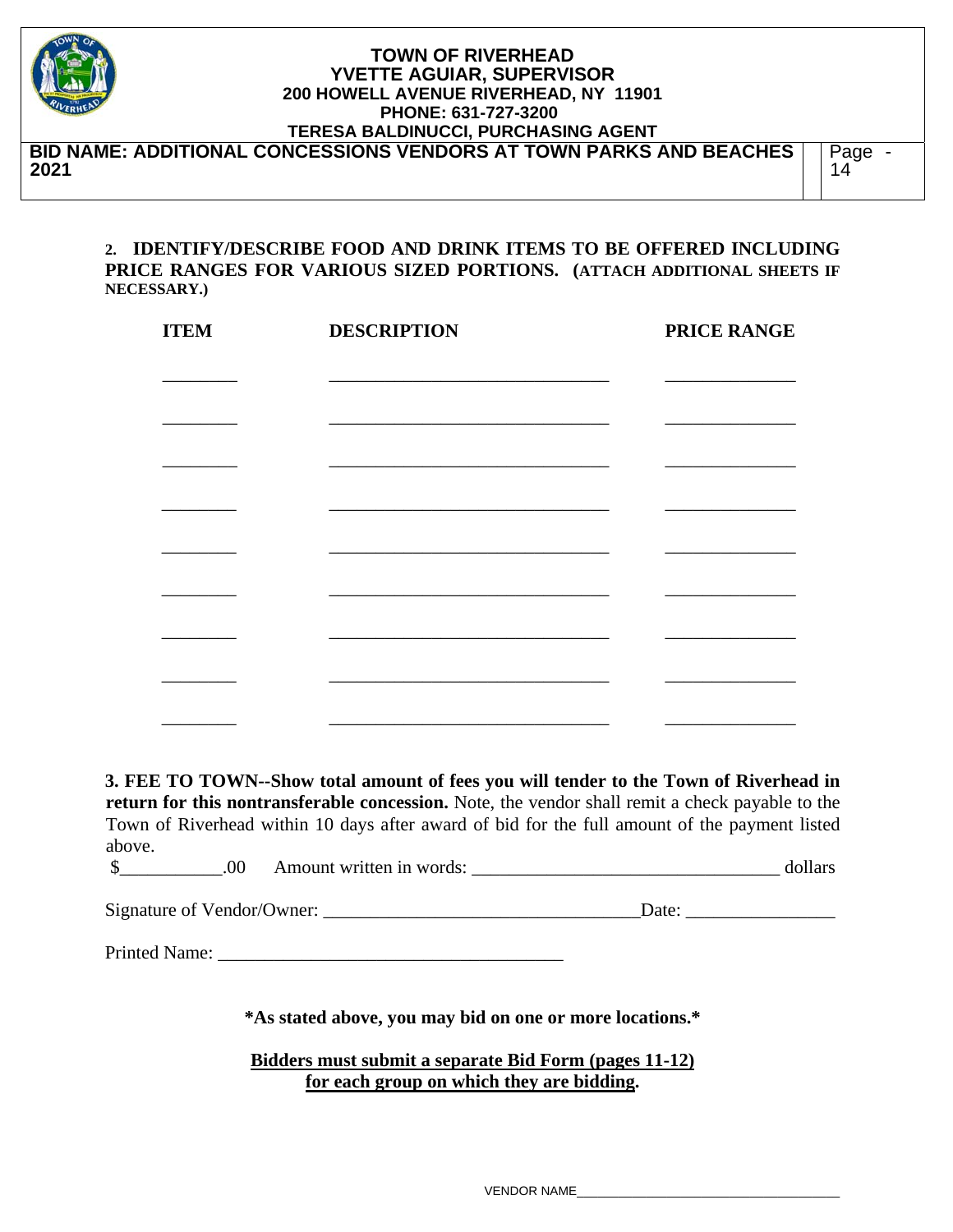|      | <b>TOWN OF RIVERHEAD</b><br><b>YVETTE AGUIAR, SUPERVISOR</b><br>200 HOWELL AVENUE RIVERHEAD, NY 11901<br>PHONE: 631-727-3200 |            |
|------|------------------------------------------------------------------------------------------------------------------------------|------------|
|      | TERESA BALDINUCCI, PURCHASING AGENT                                                                                          |            |
| 2021 | BID NAME: ADDITIONAL CONCESSIONS VENDORS AT TOWN PARKS AND BEACHES                                                           | Page<br>15 |

#### **FOOD/BEVERAGE VENDOR III. ACKNOWLEDGEMENT OF PROPOSAL**

I/We fully understand that the acceptance of this bid(s) is subject to the provisions of General Municipal Law §103A and 103B.

Signature:

**2021** 

Print Name: \_\_\_\_\_\_\_\_\_\_\_\_\_\_\_\_\_\_\_\_\_\_\_\_\_\_\_\_\_Title: \_\_\_\_\_\_\_\_\_\_\_\_\_\_\_\_\_\_Date: \_\_\_\_\_\_\_\_\_\_

**\****Please make certain that you complete all information requested in the Bid Proposal, Bid Form and Acknowledgement of Bid, including, name & contact information, identify location or locations (simply complete additional Bid Forms), list food, beverages, price for each location, fee, and affix copies of licenses or permits, if previously acquired. In addition to the above, please make certain that you complete all information requested on the following certification pages.*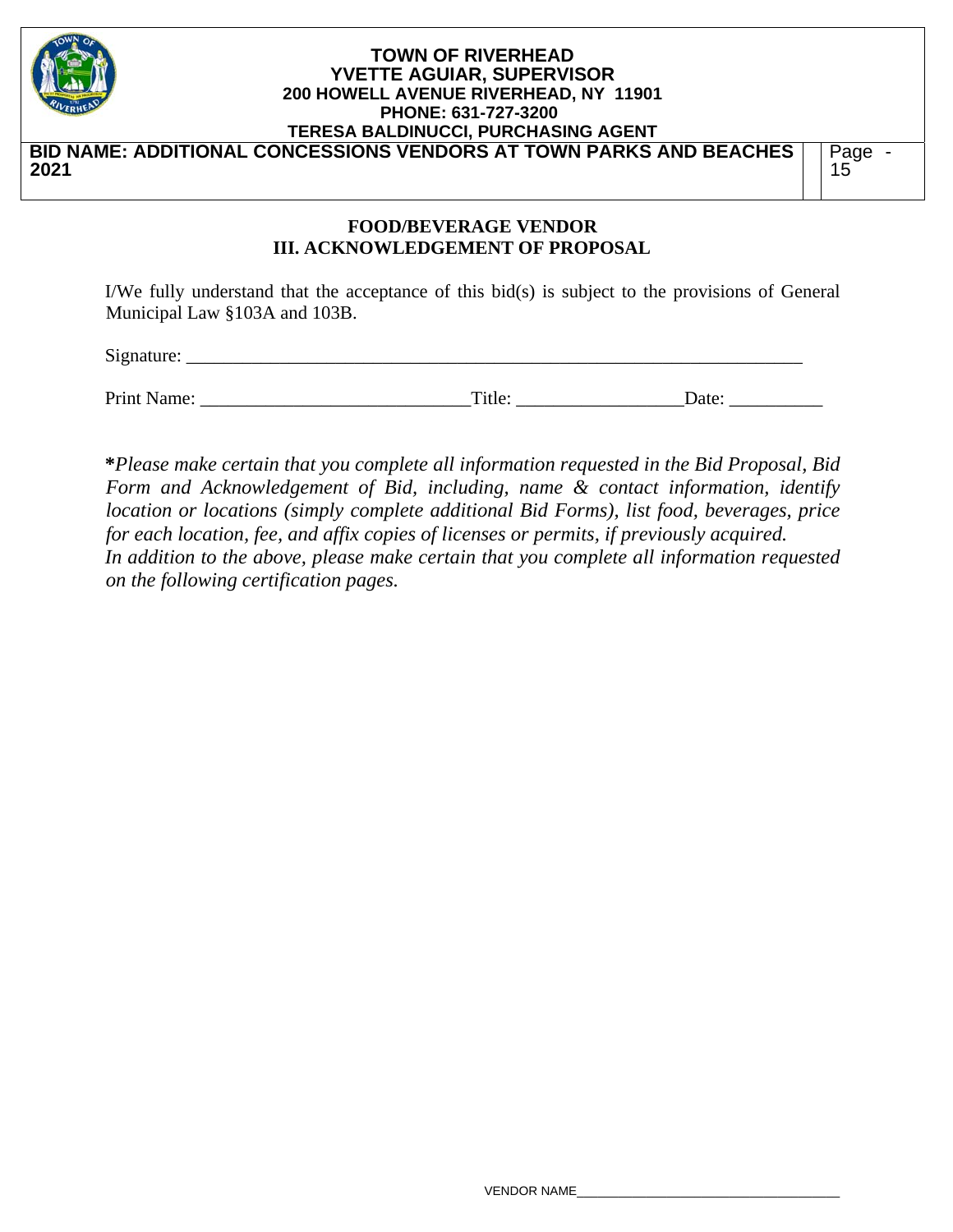

#### **TOWN OF RIVERHEAD YVETTE AGUIAR, SUPERVISOR 200 HOWELL AVENUE RIVERHEAD, NY 11901 PHONE: 631-727-3200 TERESA BALDINUCCI, PURCHASING AGENT BID NAME: ADDITIONAL CONCESSIONS VENDORS AT TOWN PARKS AND BEACHES**

Page - 16

#### **Town of Riverhead Parks and Recreation Department Assumption of Risk and Waiver of Liability Relating to Coronavirus/COVID-19**

The Novel Coronavirus, COVID-19, has been declared a worldwide pandemic by the World Health Organization. COVID-19 is extremely contagious and is believed to spread mainly from person-to-person contact. As a result, Federal, State, and Local Governments and Federal, State, and Local Health Agencies recommend staying at home, social distancing, encourage wearing personal protective equipment, and have limited the size of gatherings at public parks and recreational facilities.

BY SIGNING THIS ACKNOWLEDGEMENT OF RISK, I ACKNOWLEDGE THE CONTAGIOUS NATURE OF COVID-19 AND THAT MY USE AND/OR PARTICIPATION IN RECREATIONAL ACTIVITIES AT TOWN OF RIVERHEAD PARK AND RECREATION FACILITIES, INCLUDING MY MERE PRESENCE, MAY RESULT IN MY PERSONAL INJURY, ILLNESS, PERMANENT DISABILITY, AND DEATH.

With full knowledge and understanding I am voluntarily seeking to permission to rent/use and/or visiting Town of Riverhead Park and Recreational Facilities (TOR P&R Facilities), and acknowledge that due to my mere presence at the TOR P&R Facilities, I may be exposed to or infected by COVID-19 and that such exposure or infection may result in personal injury, illness, permanent disability, and death.

I voluntarily agree to assume all of the foregoing risks and accept sole responsibility for any injury to my minor children or myself (including, but not limited to, personal injury, disability, and death), illness, damage, loss, claim, liability, or expense, of any kind, that I or my minor children may experience or incur in connection with my presence at the TOR P&R Facilities ("Claims").

On my behalf, and on behalf of my minor children, I hereby release, covenant not to sue, discharge and hold harmless the Town or Riverhead, its officers, employees, agents, and representatives, of and from the Claims, including all liabilities, claims, actions, damages, costs or expenses of any kind arising out of or relating thereto. I understand and agree that this release includes any Claims based on the actions, omissions, or negligence of the Town of

Riverhead, its officers, employees, agents, and representatives, whether a COVID-19 infection occurs before, during, or after being present at or on any and all TOR P&R Facilities.

I AGREE TO ABIDE BY APPLICABLE LOCAL, STATE, OR FEDERAL ORDERS OR REGULATIONS, INCLUDING REQUIREMENT THAT I, TOGETHER WITH ALL MY INVITED GUESTS/ATTENDEES, SOCIAL DISTANCE AND/OR WEAR CERTAIN PERSONAL PROTECTIVE EQUIPMENT AS A CONDITION OF USE/ATTENDANCE/PARTICIPATION. I FURTHER AGREE TO ABIDE BY THE CENTER FOR DISEASE CONTROL (CDC)'S RECOMMENDATIONS FOR THE PREVENTION OF THE SPREAD OF COVID-19 AND ATTEST TO HAVING READ THE CDC'S GUIDANCE AT:

HTTPS://WWW.CDC.GOV/CORONAVIRUS/2019-NCOV/PREPARE/PREVENTION.HTML

THE TOWN RESERVES THE RIGHT TO TERMINATE RENTAL/USE AND REMOVE PARTICIPANT AND ALL ATTENDEES/GUESTS/INVITEES FROM USING, ATTENDING, OR PARTICIPATING IN USE OF TOWN PARK AND RECREATION FACILTIES AND TOWN SPONSORED ACTIVITIES IF RENTAL/USER OR PARTICIPANT/GUESTS/INVITEESIS SHOWS ANY SIGNS OF COVID-19. Signature of Bidder:\_\_\_\_\_\_\_\_\_\_\_\_\_\_\_\_\_\_\_\_\_\_\_\_\_ Printed Name/Date: \_\_\_\_\_\_\_\_\_\_\_\_\_\_\_\_\_\_\_\_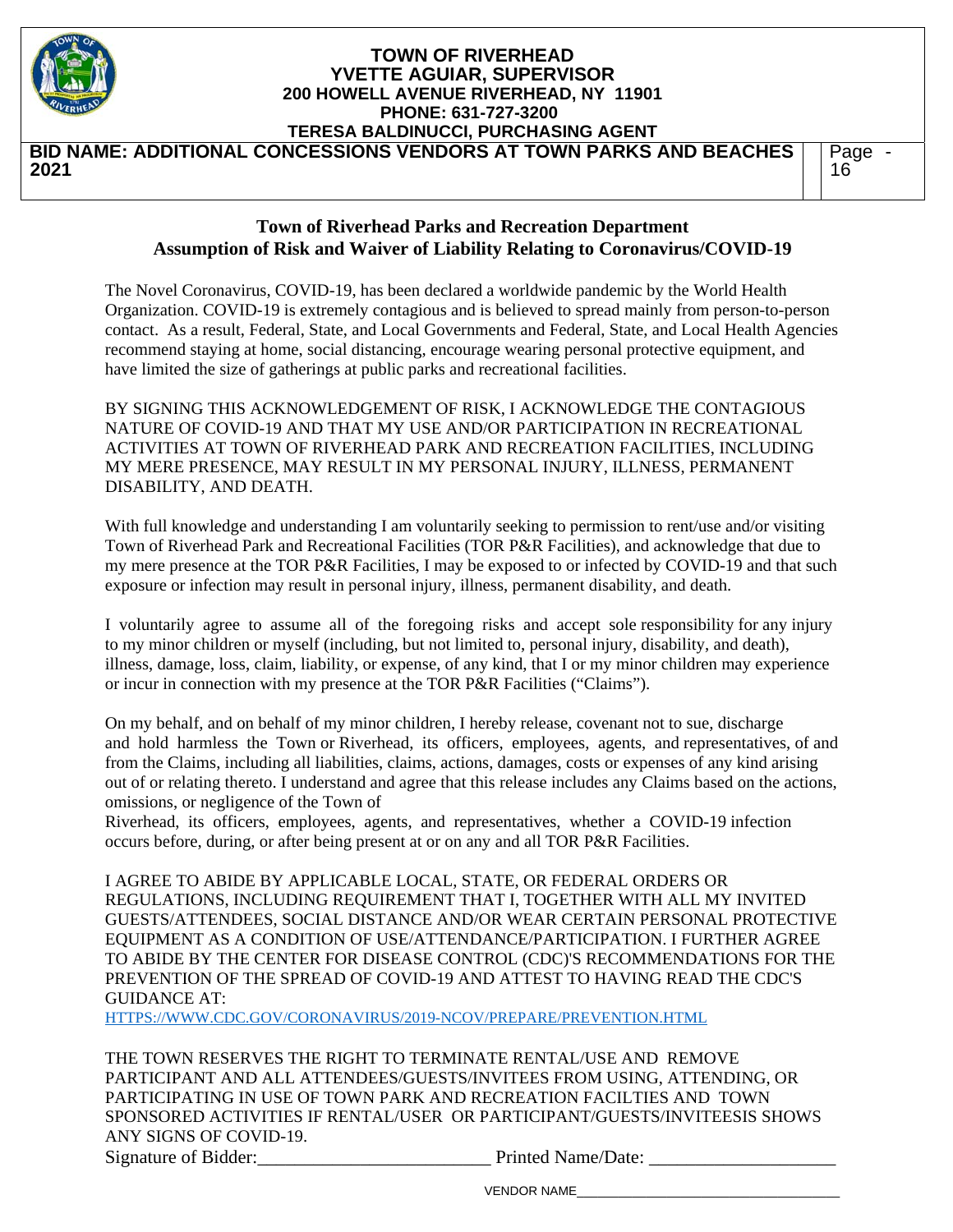

#### **TOWN OF RIVERHEAD YVETTE AGUIAR, SUPERVISOR 200 HOWELL AVENUE RIVERHEAD, NY 11901 PHONE: 631-727-3200 TERESA BALDINUCCI, PURCHASING AGENT BID NAME: ADDITIONAL CONCESSIONS VENDORS AT TOWN PARKS AND BEACHES**

Page - 17

# **NON-COLLUSIVE CERTIFICATE**

(MUST BE COMPLETED, SIGNED, NOTARIZED AND RETURNED WITH BID)

UNDER PENALTIES OF PERJURY: \_\_\_\_\_\_\_\_\_\_\_\_\_\_\_\_\_\_\_\_\_\_\_\_\_\_\_\_\_\_\_\_\_\_\_\_\_\_ (BIDDER), BEING DULY SWORN, DEPOSES AND SAYS:

- A) This bid or proposal has been independently arrived at without collusion with any other bidder or with any competitor or potential competitor;
- B) This bid or proposal has not knowingly been disclosed, prior to the opening of bids or proposals for this project, to any other bidder, competitor, or potential competitor;
- C) No attempt has been made or will be made to induce any other person, partnership, or corporation to submit or not to submit a bid or proposal;
- D) The person signing this bid or proposal certifies that he has been fully informed regarding the accuracy of the statements contained in this certification, and under penalties of perjury, affirms the truth thereof, such penalties being applicable to the bidder as the person signing on its behalf; and
- E) That the attached hereto (if a corporate bidder) is a certified copy of a resolution authorizing the execution of this certificate by the signatory of this bid or proposal on behalf of the corporate bidder.

| Corporation:            |                          |
|-------------------------|--------------------------|
|                         | (PRINT CORPORATION NAME) |
| By:                     |                          |
|                         | (SIGNATURE)              |
|                         |                          |
|                         | (TITLE)                  |
| Address:                |                          |
|                         |                          |
|                         |                          |
| Sworn to before me this |                          |
|                         |                          |
|                         |                          |
|                         |                          |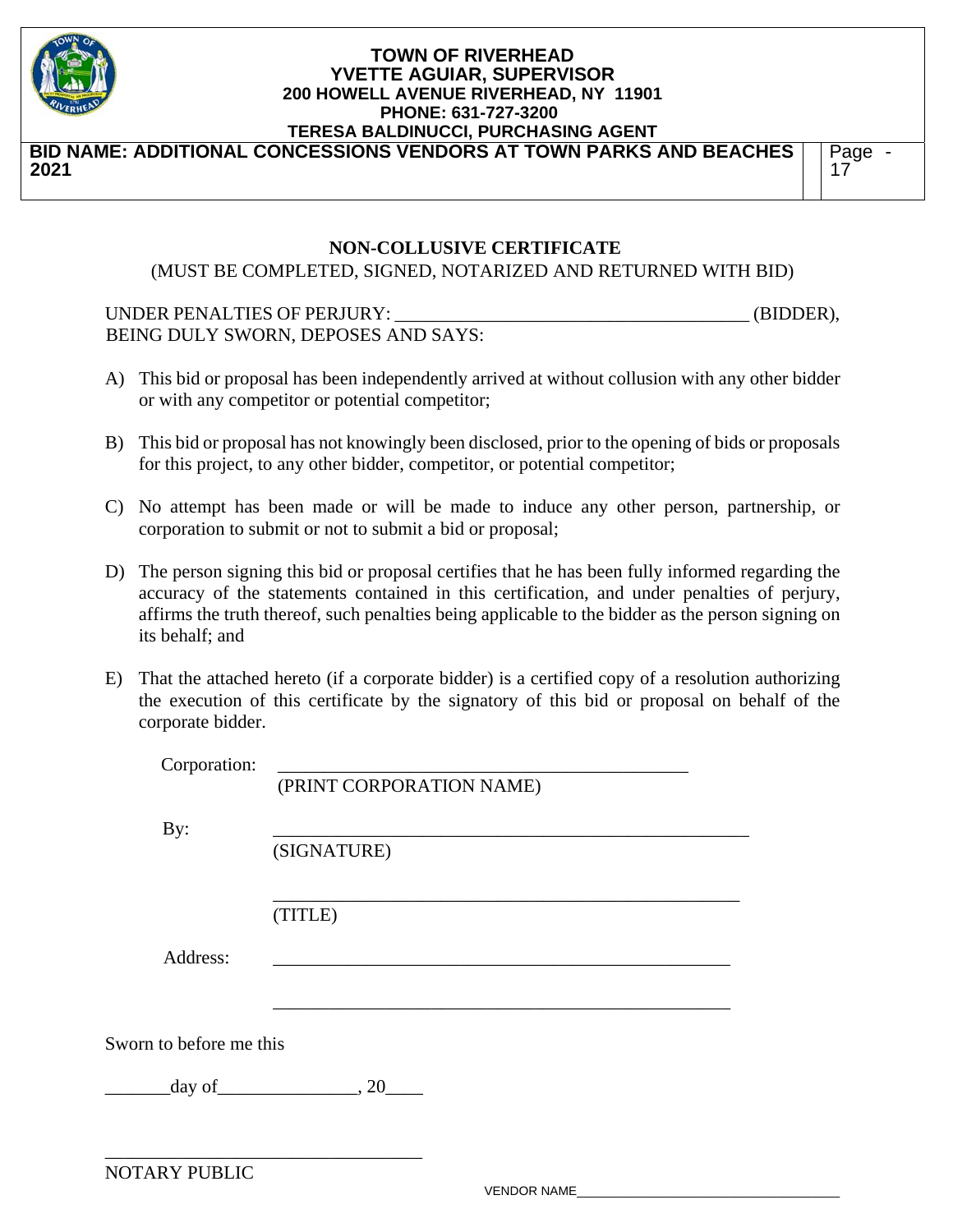|      | <b>TOWN OF RIVERHEAD</b><br><b>YVETTE AGUIAR, SUPERVISOR</b><br>200 HOWELL AVENUE RIVERHEAD, NY 11901<br>PHONE: 631-727-3200<br><b>TERESA BALDINUCCI, PURCHASING AGENT</b> |
|------|----------------------------------------------------------------------------------------------------------------------------------------------------------------------------|
| 2021 | BID NAME: ADDITIONAL CONCESSIONS VENDORS AT TOWN PARKS AND BEACHES<br>Page<br>18                                                                                           |

#### **IRAN DIVESTMENT ACT CERTIFICATION**

As a result of the Iran Divestment Act of 2012 (Act), Chapter 1 of the 2012 Laws of New York, a new provision has been added to the State Finance Law (SFL), § 165-a, effective April 12, 2012. Under the Act, the Commissioner of the Office of General Services (OGS) will be developing a list (prohibited entities list) of "persons" who are engaged in "investment activities in Iran" (both are defined terms in the law). Pursuant to SFL § 165 a(3)(b), the initial list is expected to be issued no later than 120 days after the Act's effective date, at which time it will be posted on the OGS website.

By submitting a bid in response to this solicitation or by assuming the responsibility of a Contract awarded hereunder, Bidder/Contractor (or any assignee) certifies that once the prohibited entities list is posted on the OGS website, it will not utilize on such Contract any subcontractor that is identified on the prohibited entities list.

Additionally, Bidder/Contractor is advised that once the list is posted on the OGS website, any Contractor seeking to renew or extend a Contract or assume the responsibility of a Contract awarded in response to the solicitation, must certify at the time the Contract is renewed, extended or assigned that it is not included on the prohibited entities list.

During the term of the Contract, should the TOWN OF RIVERHEAD receive information that a person is in violation of the above-referenced certification, the TOWN OF RIVERHEAD will offer the person an opportunity to respond. If the person fails to demonstrate that it has ceased its engagement in the investment which is in violation of the Act within 90 days after the determination of such violation, then the TOWN OF RIVERHEAD shall take such action as may be appropriate including, but not limited to, imposing sanctions, seeking compliance, recovering damages, or declaring the Contractor in default.

The TOWN OF RIVERHEAD reserves the right to reject any bid or request for assignment for an entity that appears on the prohibited entities list prior to the award of a contract, and to pursue a responsibility review with respect to any entity that is awarded a contract and appears on the prohibited entities list after contract award.

| Signature: <u>Cambridge</u> |  |
|-----------------------------|--|
| <b>Print Name:</b>          |  |
| Title:                      |  |
| Company Name:               |  |
| Date:                       |  |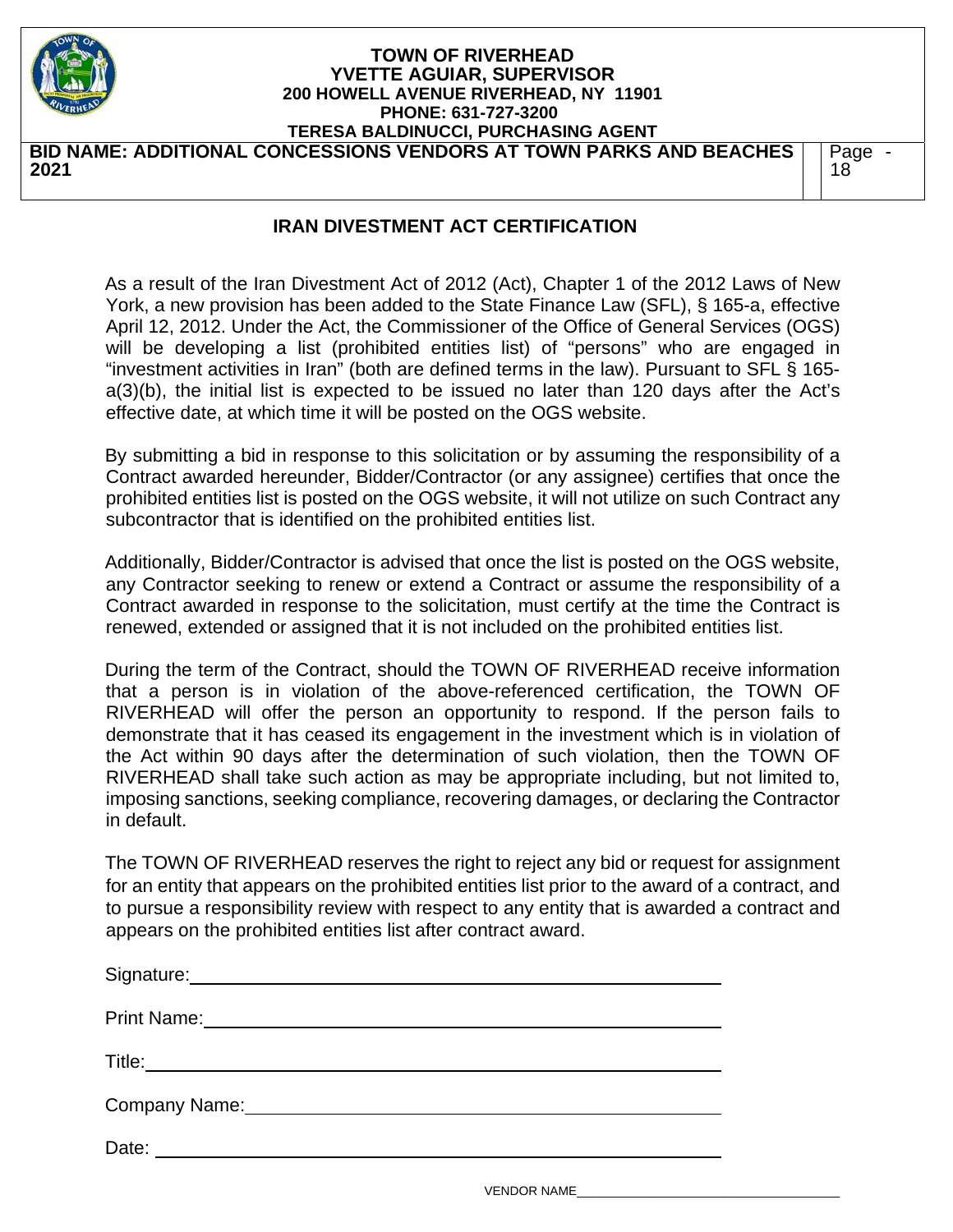

#### **TOWN OF RIVERHEAD YVETTE AGUIAR, SUPERVISOR 200 HOWELL AVENUE RIVERHEAD, NY 11901 PHONE: 631-727-3200 TERESA BALDINUCCI, PURCHASING AGENT BID NAME: ADDITIONAL CONCESSIONS VENDORS AT TOWN PARKS AND BEACHES**

Page - 19

# **SEXUAL HARASSMENT STATEMENT**

By submission of this bid, each bidder and each person signing on behalf of any bidder certifies, and in the case of a joint bid each party thereto certifies as to its own organization, under penalty of perjury, that the bidder has and has implemented a written policy addressing sexual harassment prevention in the workplace and provides annual sexual harassment prevention training to all of its employees. Such policy shall, at a minimum, meet the requirements of §201-G of the Labor Law.

| Signature:    |  |
|---------------|--|
| Print Name:   |  |
| Title:        |  |
| Company Name: |  |
| Date:         |  |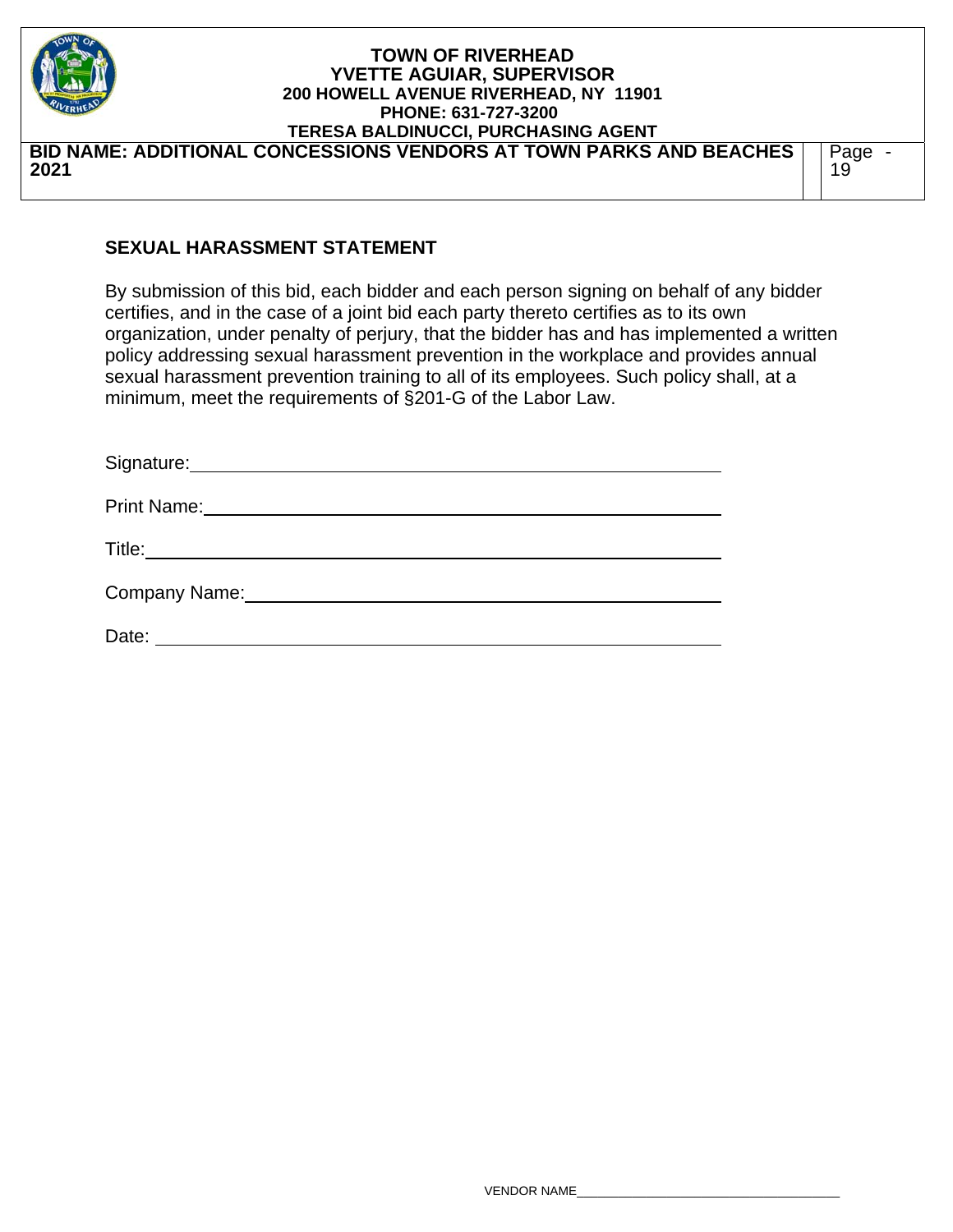

#### **TOWN OF RIVERHEAD YVETTE AGUIAR, SUPERVISOR 200 HOWELL AVENUE RIVERHEAD, NY 11901 PHONE: 631-727-3200 TERESA BALDINUCCI, PURCHASING AGENT BID NAME: ADDITIONAL CONCESSIONS VENDORS AT TOWN PARKS AND BEACHES**

Page - 20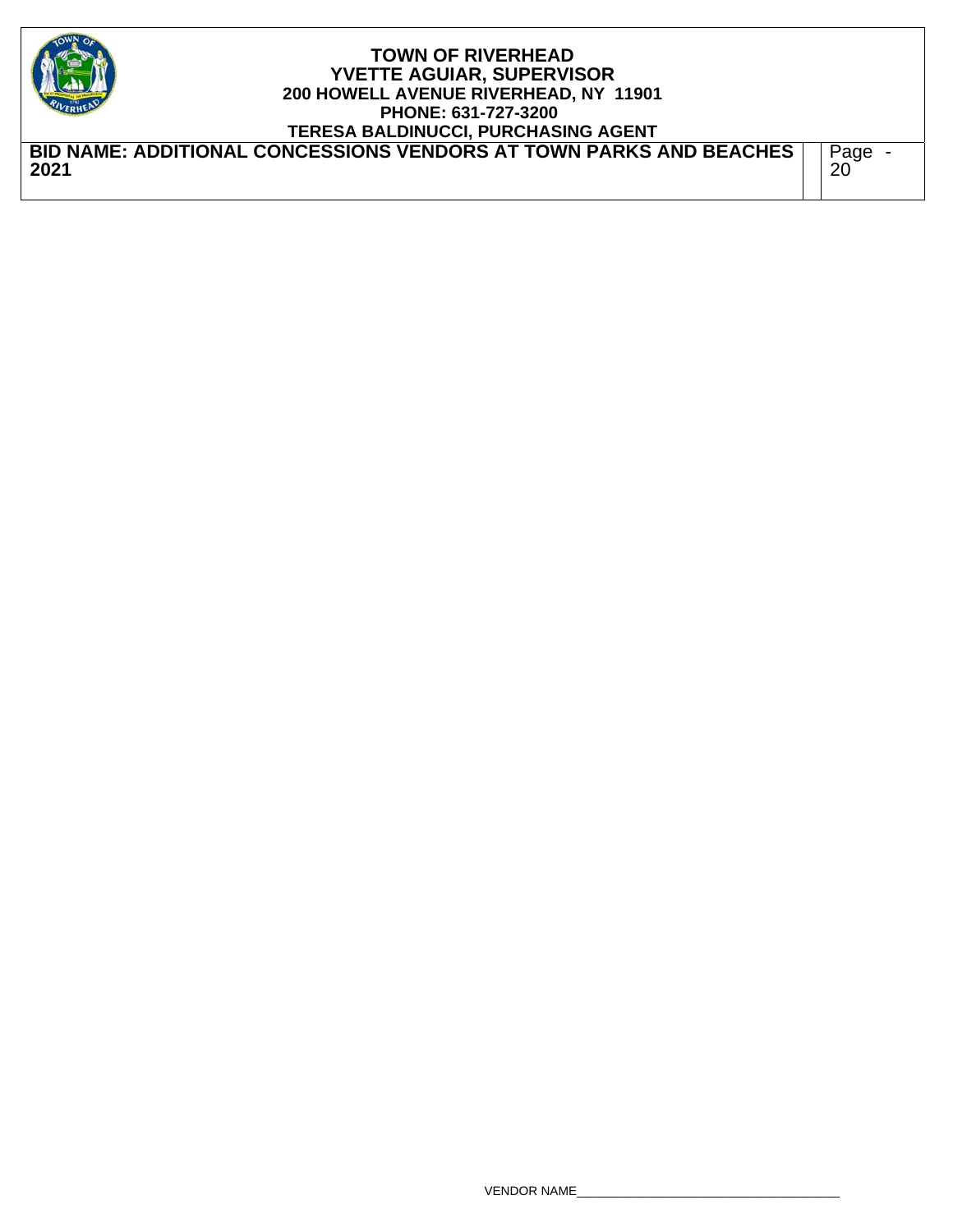

#### **TOWN OF RIVERHEAD YVETTE AGUIAR, SUPERVISOR 200 HOWELL AVENUE RIVERHEAD, NY 11901 PHONE: 631-727-3200 TERESA BALDINUCCI, PURCHASING AGENT BID NAME: ADDITIONAL CONCESSIONS VENDORS AT TOWN PARKS AND BEACHES**

Page - 21

# **EXHIBIT A**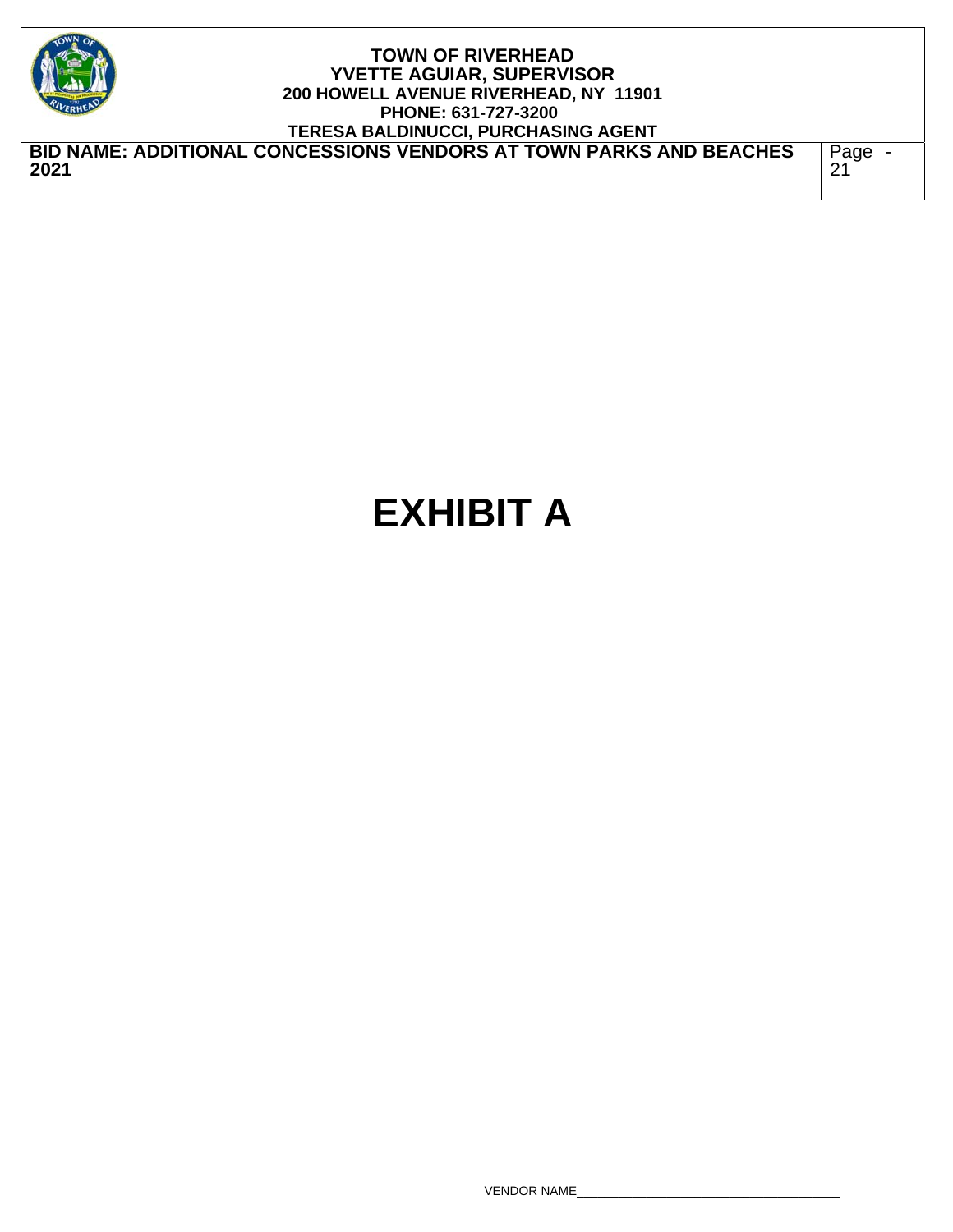

#### **TOWN OF RIVERHEAD YVETTE AGUIAR, SUPERVISOR 200 HOWELL AVENUE RIVERHEAD, NY 11901 PHONE: 631-727-3200 TERESA BALDINUCCI, PURCHASING AGENT BID NAME: ADDITIONAL CONCESSIONS VENDORS AT TOWN PARKS AND BEACHES**

Page - 22

#### 2019 Beach Attendance

Please note: while these lists account for the majority of the days open in the 2019 season, not all open dates are recorded here due to missing data.

| <b>SOUTH JAMESPORT</b>     | 10:00am | 11:30am        | 1:30pm | 3:30pm | 5:30pm |
|----------------------------|---------|----------------|--------|--------|--------|
| Saturday, May 25, 2019     |         | 16             | 20     | 35     | 15     |
| Sunday, May 26, 2019       |         | 30             | 60     | 70     | 55     |
| Monday, May 27, 2019       |         | 25             | 55     | 65     | 50     |
| Saturday, June 01, 2019    |         | $\overline{7}$ | 11     | 11     | 3      |
| Sunday, June 02, 2019      |         | 15             | 25     | 31     | 12     |
| Saturday, June 08, 2019    |         | 27             | 60     | 67     | 25     |
| Sunday, June 09, 2019      |         | 22             | 53     | 45     | 5      |
| Saturday, June 15, 2019    |         | 14             | 24     | 19     | 5      |
| Sunday, June 16, 2019      |         | 3              | 6      | 8      | 5      |
| Saturday, June 22, 2019    |         | 20             | 50     | 30     | 20     |
| Sunday, June 23, 2019      |         | 40             | 100    | 90     | 30     |
| Monday, June 24, 2019      |         | 15             | 17     | 23     | 10     |
| Tuesday, June 25, 2019     |         |                |        |        |        |
| Wednesday, June 26, 2019   | 4       | 20             | 60     | 50     | 45     |
| Thursday, June 27, 2019    | 20      | 35             | 45     | 40     | 30     |
| Friday, June 28, 2019      | 10      | 30             | 42     | 50     | 36     |
| Saturday, June 29, 2019    | 9       | 21             | 16     | 13     | 12     |
| Sunday, June 30, 2019      | 13      | 21             | 0      | 11     | 15     |
| Monday, July 01, 2019      | 15      | 26             | 38     | 29     | 13     |
| Tuesday, July 02, 2019     | 6       | 20             | 45     | 38     | 5      |
| Wednesday, July 03, 2019   | 13      | 30             | 60     | 50     | 25     |
| Thursday, July 04, 2019    | 25      | 60             | 150    | 125    | 60     |
| Friday, July 05, 2019      | 30      | 42             | 67     | 72     | 50     |
| Saturday, July 06, 2019    | 6       | 14             | 44     | 28     | 18     |
| Sunday, July 07, 2019      | 6       | 25             | 60     | 50     | 30     |
| Monday, July 08, 2019      | 16      | 31             | 16     | 6      | 8      |
| Tuesday, July 09, 2019     | 6       | 18             | 25     | 25     | 22     |
| Wednesday, July 10, 2019   | 15      | 50             | 60     | 45     | 30     |
| Thursday, July 11, 2019    | 15      | 42             | 46     | 23     | 10     |
| Friday, July 12, 2019      | 20      | 38             | 58     | 52     | 20     |
| Saturday, July 13, 2019    | 15      | 25             | 25     | 40     | 20     |
| Sunday, July 14, 2019      | 20      | 15             | 65     | 40     | 23     |
| Monday, July 15, 2019      | 11      | 28             | 26     | 20     | 15     |
| Tuesday, July 16, 2019     | 30      | 75             | 62     | 32     | 27     |
| Wednesday, July 17, 2019   | 28      | 55             | 20     | 18     | 12     |
| <b>Continued next page</b> |         |                |        |        |        |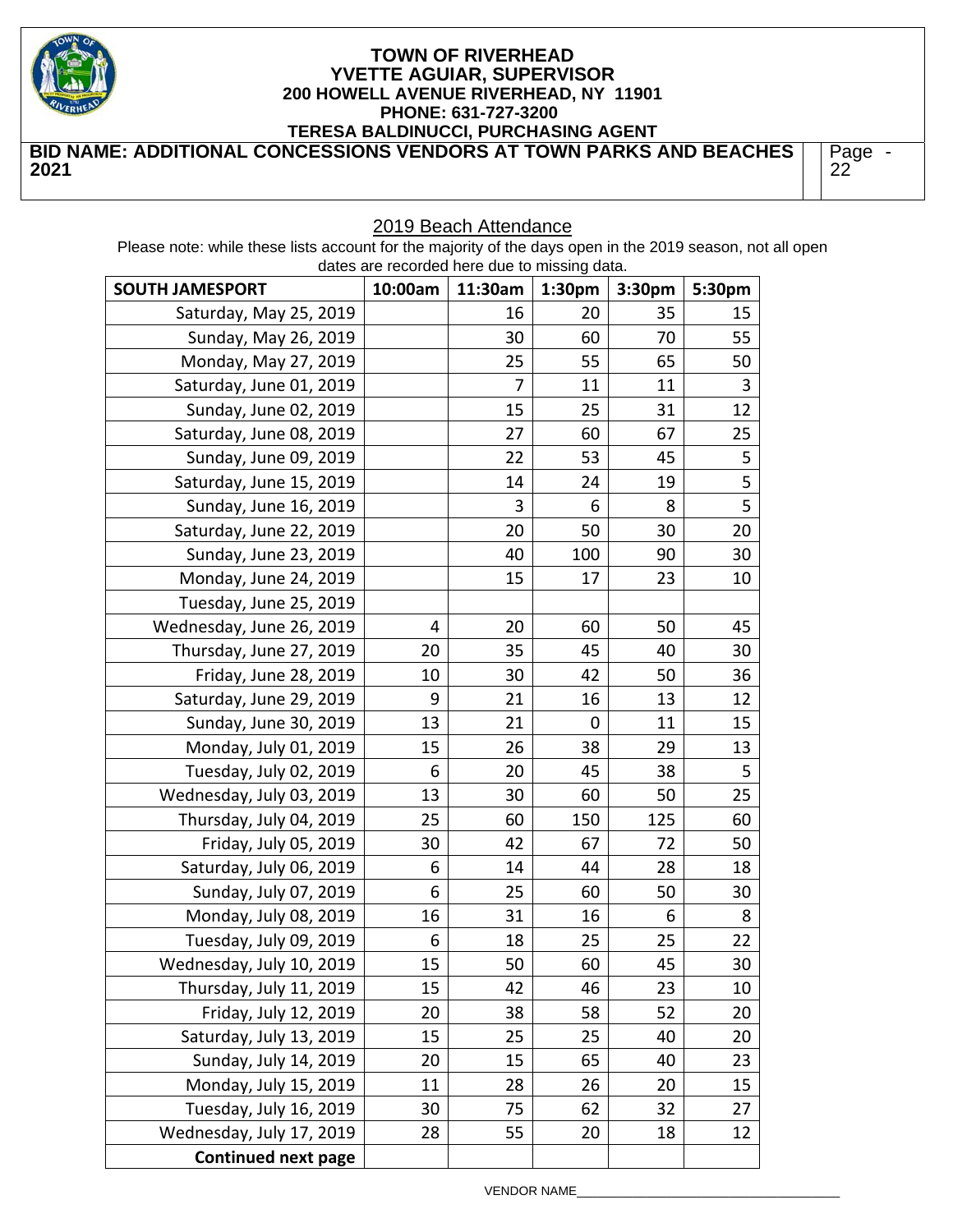

#### **TOWN OF RIVERHEAD YVETTE AGUIAR, SUPERVISOR 200 HOWELL AVENUE RIVERHEAD, NY 11901 PHONE: 631-727-3200 TERESA BALDINUCCI, PURCHASING AGENT BID NAME: ADDITIONAL CONCESSIONS VENDORS AT TOWN PARKS AND BEACHES**

Page - 23

| <b>SOUTH JAMESPORT</b>     | 10:00am | 11:30am        | 1:30pm | 3:30pm         | 5:30pm    |
|----------------------------|---------|----------------|--------|----------------|-----------|
| Thursday, July 18, 2019    | 0       | 12             | 0      | 0              | 0         |
|                            | 4       | 44             | 56     | 48             | 30        |
| Friday, July 19, 2019      |         |                |        |                |           |
| Saturday, July 20, 2019    | 20      | 35             | 65     | 50             | 30        |
| Sunday, July 21, 2019      | 10      | 20             | 30     | 50             | 30        |
| Wednesday, July 24, 2019   | 8       | 20             | 45     | 35             | 32        |
| Thursday, July 25, 2019    | 10      | 34             | 52     | 49             | 37        |
| Saturday, July 27, 2019    | 15      | 42             | 56     | 41             | 20        |
| Saturday, August 03, 2019  | 39      | 15             | 45     | 59             | 75        |
| Monday, August 05, 2019    | 15      | 7              | 15     | 28             | 20        |
| Tuesday, August 06, 2019   | 4       | $\overline{2}$ | 0      | $\overline{0}$ | $\pmb{0}$ |
| Wednesday, August 07, 2019 | 8       | $\mathbf 0$    | 8      | 15             | 10        |
| Thursday, August 08, 2019  | 29      | 8              | 32     | 64             | 28        |
| Friday, August 09, 2019    | 13      | 6              | 18     | 30             | 41        |
| Sunday, August 11, 2019    | 62      | 22             | 50     | 68             | 88        |
| Monday, August 12, 2019    | 32      | 18             | 34     | 45             | 68        |
| Wednesday, August 14, 2019 |         | 5              | 45     | 40             |           |
| Thursday, August 15, 2019  | 22      | $\overline{0}$ | 20     | 42             | 56        |
| Friday, August 16, 2019    | 11      | 13             | 13     | 18             | 20        |
| Saturday, August 17, 2019  | 8       | 1              | 4      | 8              | 12        |
| Sunday, August 18, 2019    | 40      | 12             | 42     | 84             | 58        |
| Thursday, August 22, 2019  | 31      | 4              | 8      | 17             | 26        |
| Saturday, August 24, 2019  | 23      | 14             | 40     | 78             | 52        |
| Sunday, August 25, 2019    | 10      | 30             | 16     | 26             | 30        |
| Tuesday, August 27, 2019   | 6       | 10             | 10     | 4              | 8         |
| Sunday, September 01, 2019 | 25      | 10             | 22     | 35             | 40        |

| <b>Reeves</b>              | 10:00am | 11:30am | 1:30pm | 3:30 <sub>pm</sub> | 5:30pm |
|----------------------------|---------|---------|--------|--------------------|--------|
| Saturday, May 25, 2019     |         | 25      | 45     | 30                 | 20     |
| Sunday, May 26, 2019       |         | 45      | 125    | 125                | 125    |
| Monday, May 27, 2019       |         | 8       | 22     | 37                 | 10     |
| Saturday, June 01, 2019    |         | 15      | 22     | 25                 | 20     |
| Sunday, June 02, 2019      |         | 12      | 22     | 32                 | 18     |
| Saturday, June 08, 2019    |         | 13      | 37     | 49                 | 28     |
| Sunday, June 09, 2019      |         | 18      | 22     | 26                 | 20     |
| Saturday, June 15, 2019    |         | 36      | 46     | 52                 | 40     |
| Sunday, June 16, 2019      |         | 14      | 24     | 16                 | 22     |
| Saturday, June 22, 2019    |         | 36      | 125    | 52                 | 40     |
| Sunday, June 23, 2019      |         | 36      | 125    | 125                | 65     |
| <b>Continued next page</b> |         |         |        |                    |        |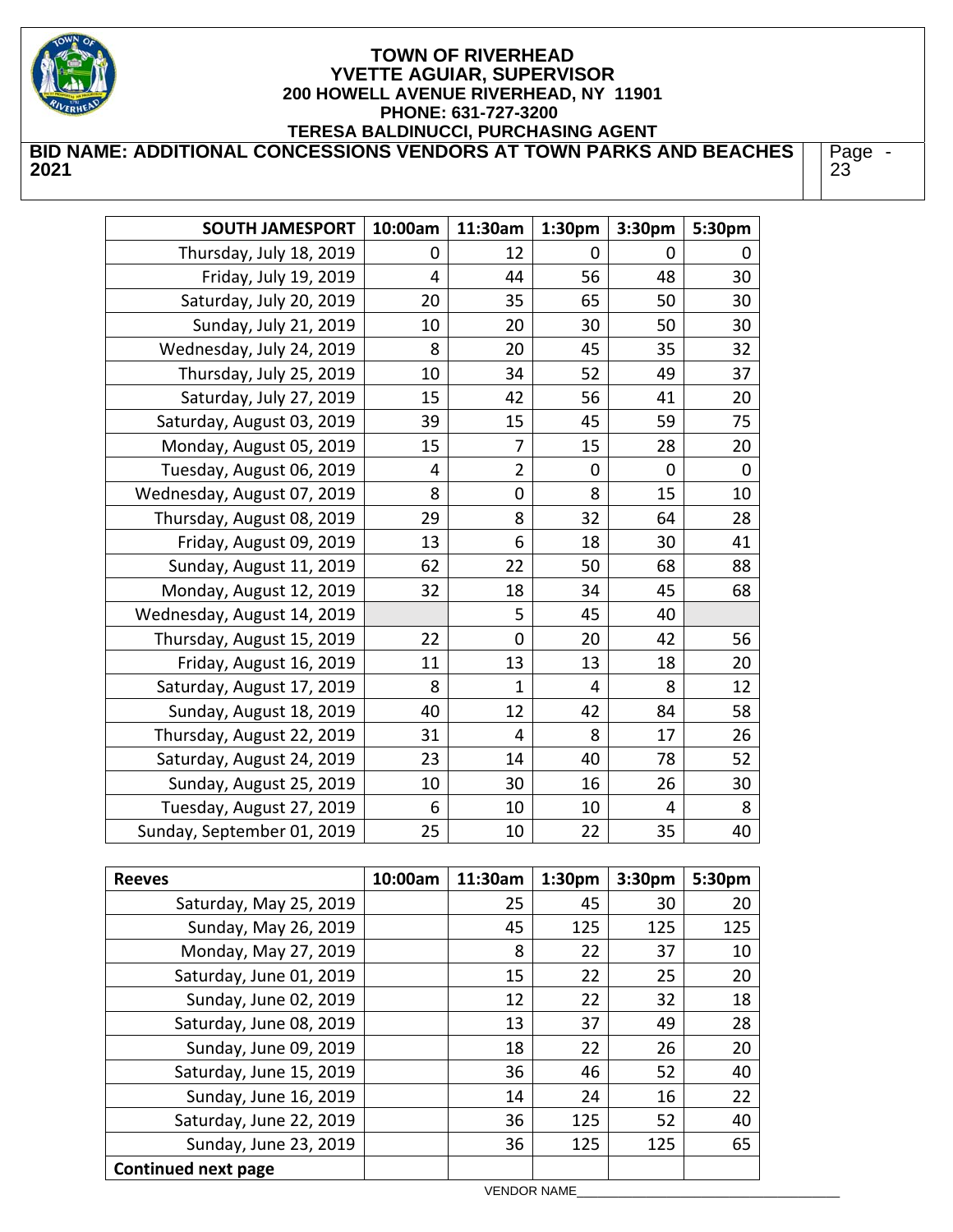

#### **TOWN OF RIVERHEAD YVETTE AGUIAR, SUPERVISOR 200 HOWELL AVENUE RIVERHEAD, NY 11901 PHONE: 631-727-3200 TERESA BALDINUCCI, PURCHASING AGENT BID NAME: ADDITIONAL CONCESSIONS VENDORS AT TOWN PARKS AND BEACHES**

Page - 24

| <b>Reeves</b>             | 10:00am        | 11:30am        | 1:30pm      | 3:30pm      | 5:30pm      |
|---------------------------|----------------|----------------|-------------|-------------|-------------|
| Monday, June 24, 2019     | 0              | 10             | 14          | 30          | 8           |
| Wednesday, June 26, 2019  | 1              | 4              | 16          | 12          | 9           |
| Thursday, June 27, 2019   | 8              | 25             | 40          | 30          | 25          |
| Friday, June 28, 2019     | 6              | 15             | 20          | 34          | 27          |
| Saturday, June 29, 2019   | 1              | 5              | 5           | 6           | 10          |
| Sunday, June 30, 2019     | 5              | 20             | 33          | 43          | 49          |
| Monday, July 01, 2019     | 4              | 12             | 18          | 23          | 19          |
| Tuesday, July 02, 2019    | $\mathbf 0$    | 16             | 14          | 21          | 9           |
| Wednesday, July 03, 2019  | 0              | 12             | 18          | 26          | 20          |
| Thursday, July 04, 2019   | $\mathbf 0$    | 18             | 27          | 63          | 134         |
| Friday, July 05, 2019     | 20             | 35             | 56          | 60          | 54          |
| Saturday, July 06, 2019   | $\overline{2}$ | 8              | 25          | 5           | 3           |
| Sunday, July 07, 2019     | 8              | 15             | 28          | 30          | 10          |
| Monday, July 08, 2019     | 7              | $\overline{2}$ | $\mathbf 0$ | 21          | 9           |
| Tuesday, July 09, 2019    | 0              | 3              | 6           | 37          | 25          |
| Wednesday, July 10, 2019  | $\mathbf 1$    | $\overline{2}$ | 7           | 33          | 22          |
| Thursday, July 11, 2019   | 1              | 6              | 7           | 22          | 3           |
| Friday, July 12, 2019     | 6              | 9              | 12          | 20          | 31          |
| Saturday, July 13, 2019   | 23             | 8              | 67          | 60          | 58          |
| Sunday, July 14, 2019     | 12             | 26             | 35          | 55          | 64          |
| Monday, July 15, 2019     | $\overline{2}$ | 5              | 20          | 19          | 20          |
| Tuesday, July 16, 2019    | 12             | 16             | 25          | 28          | 18          |
| Wednesday, July 17, 2019  | 0              | 15             | $\mathbf 0$ | $\mathbf 0$ | 0           |
| Friday, July 19, 2019     | $\overline{2}$ | 8              | 14          | 33          | 41          |
| Saturday, July 20, 2019   | 8              | 19             | 26          | 44          | 32          |
| Sunday, July 21, 2019     | $\overline{2}$ | 5              | $\mathbf 0$ | $\mathbf 0$ | 0           |
| Friday, July 26, 2019     | 5              | 20             | 30          | 35          | 32          |
| Saturday, July 27, 2019   | $\overline{2}$ | 12             | 18          | 46          | 37          |
| Sunday, July 28, 2019     | $\overline{2}$ | 5              | 5           | 5           | 5           |
| Monday, July 29, 2019     | 5              | 10             | 10          | 11          | 16          |
| Tuesday, July 30, 2019    | 4              | 1              | 0           | 6           | 3           |
| Wednesday, July 31, 2019  | 0              | 4              | 8           | 7           | $\mathbf 0$ |
| Thursday, August 1, 2019  | 6              | 10             | 18          | 35          | 39          |
| Friday, August 02, 2019   | 10             | 12             | 12          | 16          | 40          |
| Saturday, August 03, 2019 | 6              | 18             | 30          | 42          | 77          |
| Sunday, August 04, 2019   | 65             | 95             | 110         | 110         | 110         |
| Monday, August 05, 2019   |                | 5              | 13          | 17          | 9           |
| Tuesday, August 06, 2019  | $\mathbf 0$    | $\mathbf 0$    | $\mathbf 0$ | $\mathbf 0$ | 6           |
| Continued next page       |                |                |             |             |             |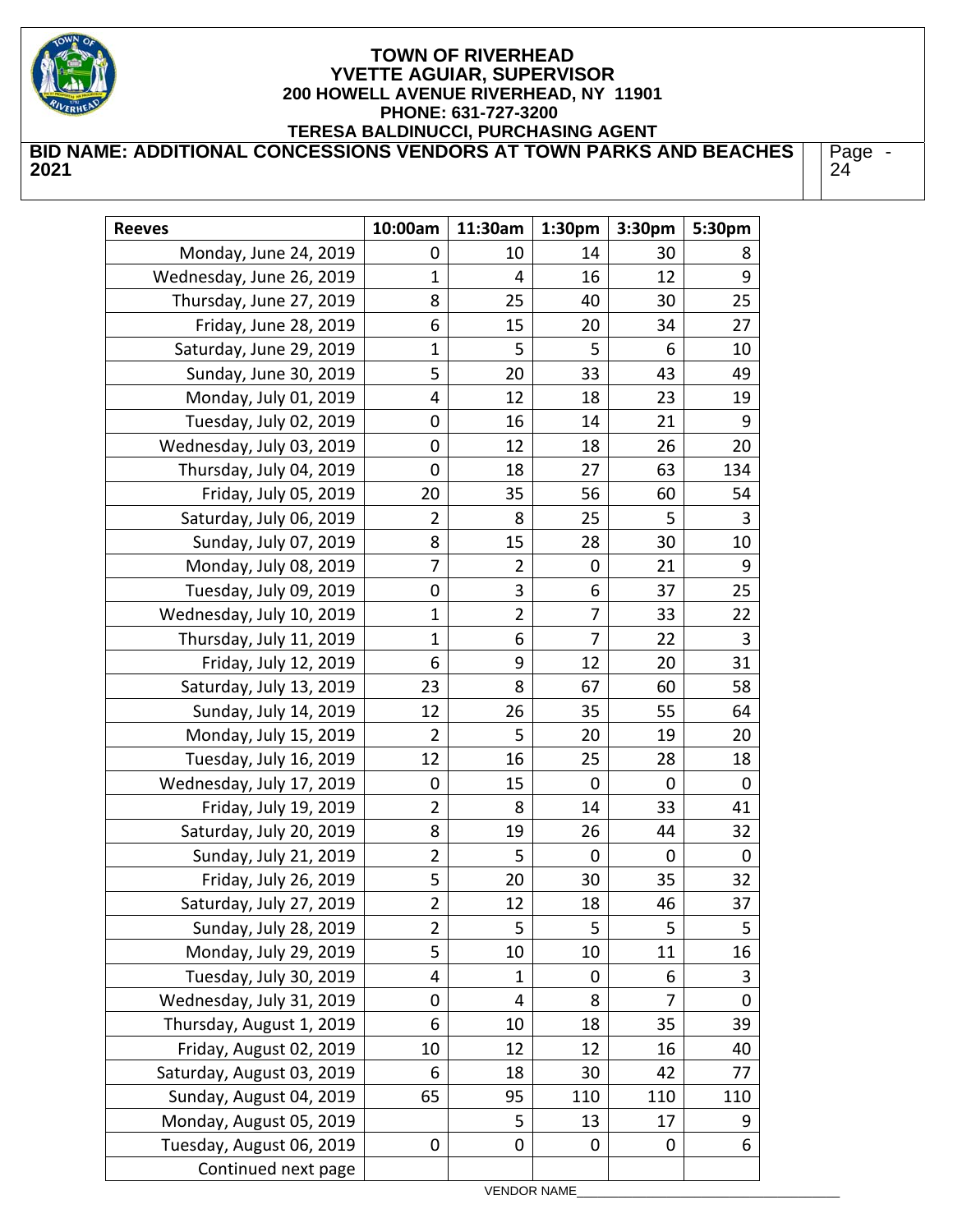

#### **TOWN OF RIVERHEAD YVETTE AGUIAR, SUPERVISOR 200 HOWELL AVENUE RIVERHEAD, NY 11901 PHONE: 631-727-3200 TERESA BALDINUCCI, PURCHASING AGENT BID NAME: ADDITIONAL CONCESSIONS VENDORS AT TOWN PARKS AND BEACHES**

Page - 25

| <b>Reeves</b>              | 10:00am        | 11:30am        | 1:30pm | 3:30pm | 5:30pm |
|----------------------------|----------------|----------------|--------|--------|--------|
|                            |                |                |        |        |        |
| Wednesday, August 07, 2019 | 2              | 6              | 9      | 22     | 14     |
| Thursday, August 08, 2019  | 2              | 6              | 14     | 21     | 18     |
| Friday, August 09, 2019    | 10             | 28             | 32     | 51     | 48     |
| Saturday, August 10, 2019  | 10             | 5              | 5      | 5      |        |
| Sunday, August 11, 2019    | 24             | 68             | 95     | 110    | 110    |
| Monday, August 12, 2019    |                | 6              | 14     | 20     | 24     |
| Wednesday, August 14, 2019 | $\overline{2}$ | 8              | 8      | 12     | 8      |
| Thursday, August 15, 2019  | 2              | 14             | 25     | 8      | 19     |
| Friday, August 16, 2019    | 3              | 12             | 12     | 12     | 17     |
| Saturday, August 17, 2019  | 4              | 5              | 5      | 10     | 10     |
| Sunday, August 18, 2019    | 4              | 6              | 15     | 23     | 12     |
| Monday, August 19, 2019    | 3              | 0              | 9      | 18     | 21     |
| Wednesday, August 21, 2019 | 3              | 3              | 5      | 10     | 9      |
| Thursday, August 22, 2019  | 4              | 6              | 4      | 8      |        |
| Friday, August 23, 2019    | $\Omega$       | $\mathfrak{p}$ | 3      | 4      | 3      |
| Saturday, August 24, 2019  | 12             | 28             | 84     | 90     | 86     |

| <b>Wading River</b>      | 10:00am            | 11:30am | 1:30pm         | 3:30pm | 5:30pm         |  |
|--------------------------|--------------------|---------|----------------|--------|----------------|--|
| Saturday, May 25, 2019   |                    | 20      | 35             | 35     | 15             |  |
| Sunday, May 26, 2019     |                    | 15      | 26             | 60     | 20             |  |
| Monday, May 27, 2019     |                    | 15      | 31             | 39     | 25             |  |
| Saturday, June 01, 2019  |                    | 16      | 25             | 32     | 35             |  |
| Sunday, June 02, 2019    |                    | 8       | 23             | 28     | 25             |  |
| Saturday, June 08, 2019  |                    | 5       | 28             | 39     | 36             |  |
| Sunday, June 09, 2019    |                    | 20      | 30             | 40     | 35             |  |
| Saturday, June 15, 2019  |                    | 12      | 26             | 32     | 21             |  |
| Sunday, June 16, 2019    |                    | 8       | 10             | 6      | $\overline{4}$ |  |
| Saturday, June 22, 2019  |                    | 20      | 17             | 15     | 11             |  |
| Sunday, June 23, 2019    |                    | 20      | 46             | 29     | 30             |  |
| Monday, June 24, 2019    | 6                  | 16      | 22             | 38     | 12             |  |
| Wednesday, June 26, 2019 | 15                 | 27      | 31             | 25     | 16             |  |
| Thursday, June 27, 2019  | 12                 | 29      | 41             | 38     | 26             |  |
| Friday, June 28, 2019    | 11                 | 27      | 30             | 38     | 29             |  |
| Saturday, June 29, 2019  | 5                  | 15      | 12             | 12     | 8              |  |
| Sunday, June 30, 2019    | 8                  | 20      | $\overline{2}$ | 8      | 10             |  |
| Monday, July 01, 2019    | 8                  | 24      | 35             | 38     | 19             |  |
| Tuesday, July 02, 2019   | 8                  | 23      | 28             | 31     | 18             |  |
| Wednesday, July 03, 2019 | 18                 | 26      | 37             | 35     | 22             |  |
| Continued next page      |                    |         |                |        |                |  |
|                          | <b>VENDOR NAME</b> |         |                |        |                |  |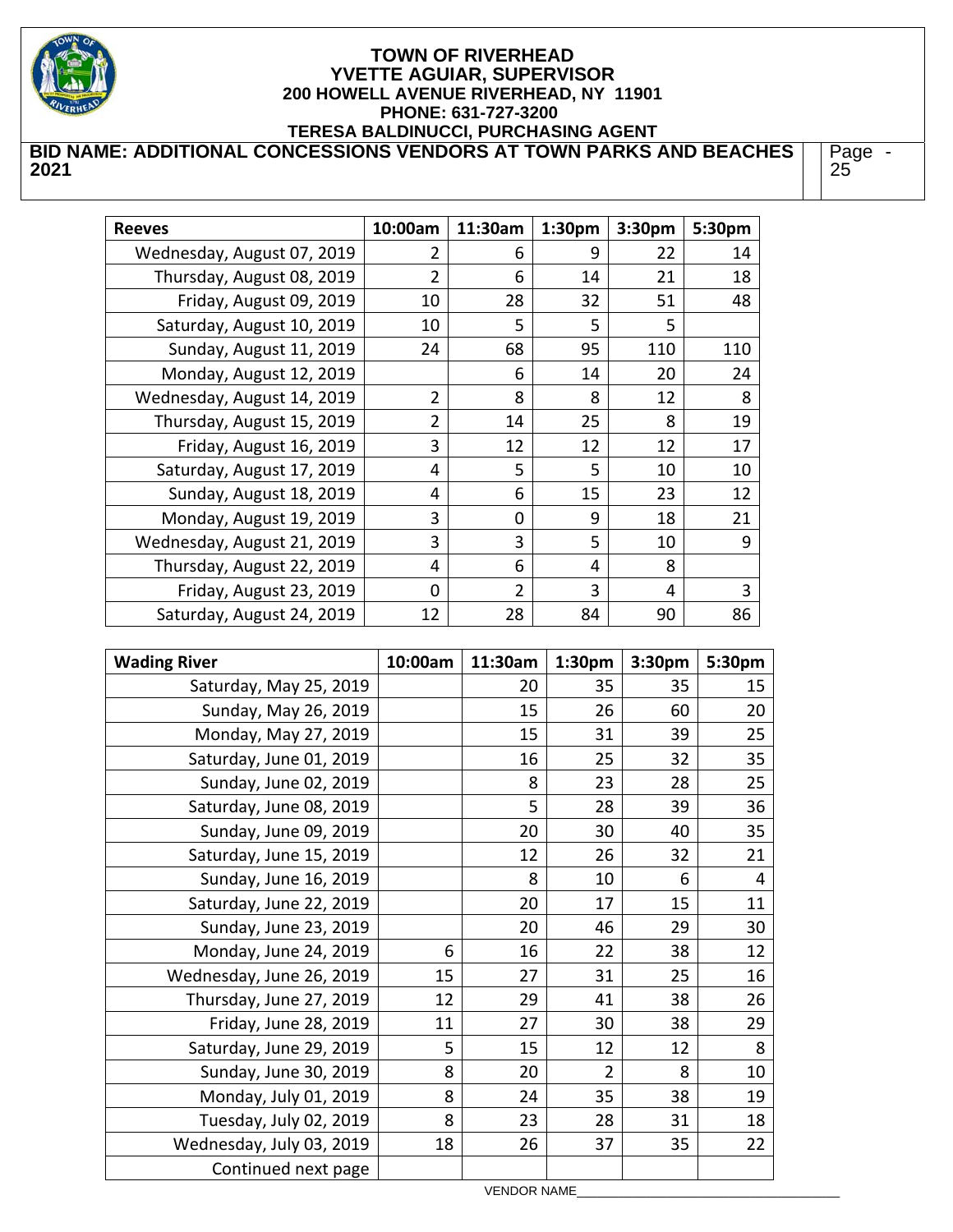

#### **TOWN OF RIVERHEAD YVETTE AGUIAR, SUPERVISOR 200 HOWELL AVENUE RIVERHEAD, NY 11901 PHONE: 631-727-3200 TERESA BALDINUCCI, PURCHASING AGENT BID NAME: ADDITIONAL CONCESSIONS VENDORS AT TOWN PARKS AND BEACHES**

Page - 26

| <b>Wading River</b>        | 10:00am        | 11:30am        | 1:30pm         | 3:30pm         | 5:30pm      |
|----------------------------|----------------|----------------|----------------|----------------|-------------|
| Thursday, July 04, 2019    | 30             | 55             | 120            | 130            | 85          |
| Friday, July 05, 2019      | 5              | 16             | 55             | 62             | 56          |
| Saturday, July 06, 2019    | 5              | 15             | 31             | $\overline{2}$ | 6           |
| Sunday, July 07, 2019      | 12             | 25             | 35             | 30             | 15          |
| Monday, July 08, 2019      | 5              | $\overline{2}$ | $\overline{2}$ | 7              | 5           |
| Tuesday, July 09, 2019     | 8              | 15             | 22             | 20             | 18          |
| Wednesday, July 10, 2019   | 4              | 9              | 17             | 26             | 15          |
| Thursday, July 11, 2019    | 7              | 18             | 25             | 22             | 12          |
| Friday, July 12, 2019      | 0              | 3              | 7              | 15             | 13          |
| Saturday, July 13, 2019    | 5              | 18             | 20             | 36             | 14          |
| Sunday, July 14, 2019      | $\overline{2}$ | 24             | 22             | 29             | 15          |
| Monday, July 15, 2019      | 4              | 15             | 22             | 18             | 14          |
| Tuesday, July 16, 2019     | 13             | 25             | 30             | 22             | 15          |
| Wednesday, July 17, 2019   | 9              | 5              | 2              | 10             | 8           |
| Thursday, July 18, 2019    | 0              | 3              | $\mathbf 0$    | $\mathbf 0$    | $\mathbf 0$ |
| Friday, July 19, 2019      | 0              | 15             | 28             | 22             | 18          |
| Saturday, July 20, 2019    | 7              | 30             | 40             | 45             | 30          |
| Sunday, July 21, 2019      | 15             | 29             | 35             | 30             | 30          |
| Wednesday, July 24, 2019   | 5              | 20             | 35             | 30             | 42          |
| Thursday, July 25, 2019    | 9              | 19             | 31             | 24             | 19          |
| Friday, July 26, 2019      | 4              | 9              | 20             | 18             | 8           |
| Saturday, July 27, 2019    | 7              | 21             | 30             | 35             | 17          |
| Sunday, July 28, 2019      | 15             | 42             | 55             | 37             | 25          |
| Monday, July 29, 2019      | 5              | 23             | 29             | 15             | 12          |
| Wednesday, July 31, 2019   | 10             | 25             | 20             | 5              | 4           |
| Thursday, August 01, 2019  | 6              | 9              | 13             | 21             | 13          |
| Friday, August 02, 2019    | 8              | 21             | 28             | 15             | 10          |
| Saturday, August 03, 2019  | 5              | 15             | 38             | 45             | 23          |
| Sunday, August 04, 2019    | 14             | 24             | 125            | 49             | 65          |
| Monday, August 05, 2019    | 8              | 16             | 15             | 31             | 18          |
| Tuesday, August 06, 2019   | 5              | 12             | 0              | 15             | 15          |
| Wednesday, August 07, 2019 | 0              | 7              | 30             | 39             | 15          |
| Thursday, August 08, 2019  | 10             | 25             | 50             | 40             | 30          |
| Friday, August 09, 2019    | 8              | 22             | 35             | 28             | 18          |
| Saturday, August 10, 2019  | 9              | 11             | 31             | 21             | 11          |
| Sunday, August 11, 2019    | 12             | 21             | 22             | 31             | 21          |
| Monday, August 12, 2019    | 18             | 38             | 43             | 20             |             |
| Wednesday, August 14, 2019 | $\overline{2}$ | 12             | 28             | 30             | 15          |
| Continued next page        |                |                |                |                |             |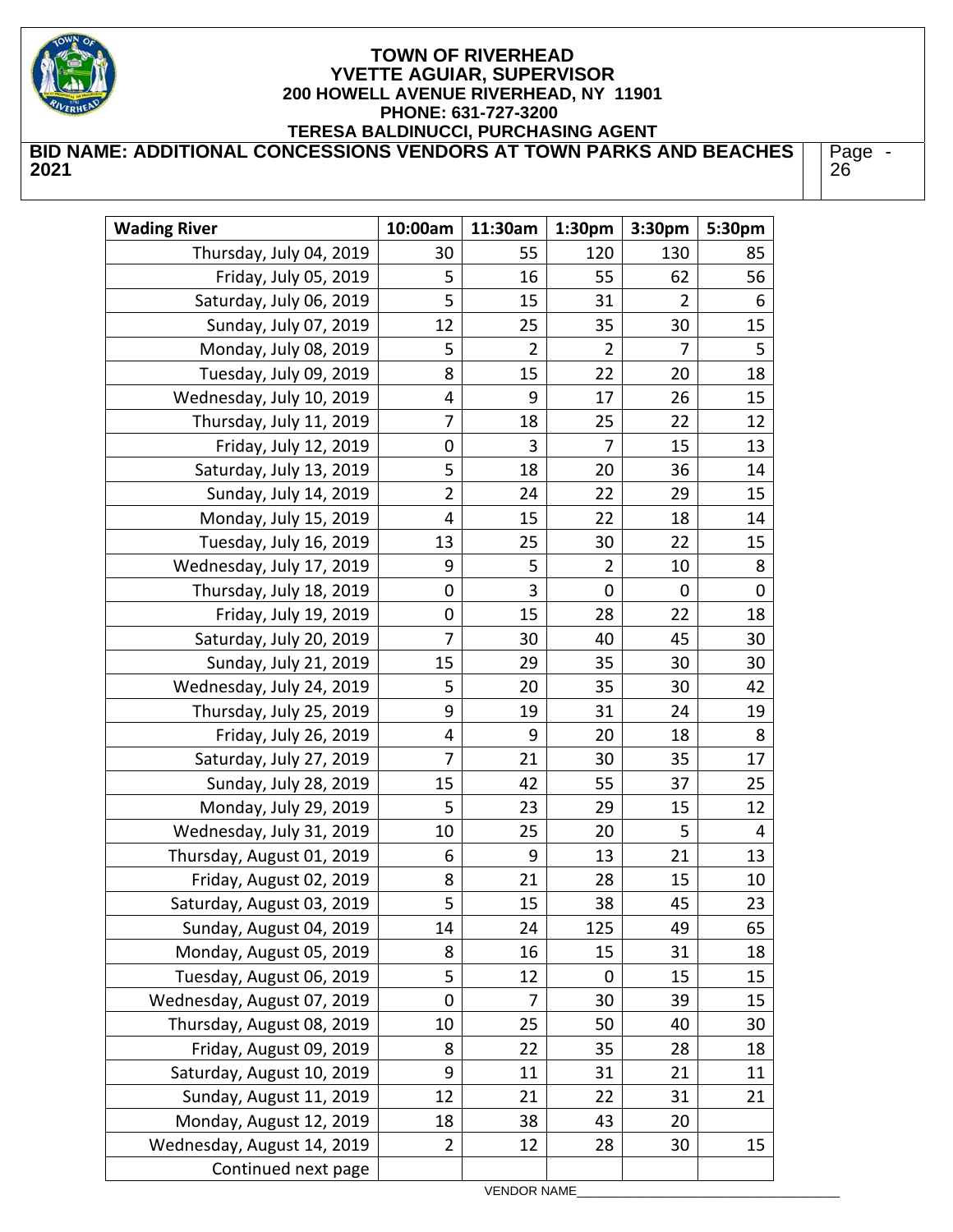

# **TOWN OF RIVERHEAD YVETTE AGUIAR, SUPERVISOR 200 HOWELL AVENUE RIVERHEAD, NY 11901 PHONE: 631-727-3200 TERESA BALDINUCCI, PURCHASING AGENT**

Page - 27

# **BID NAME: ADDITIONAL CONCESSIONS VENDORS AT TOWN PARKS AND BEACHES 2021**

| <b>Wading River</b>        | 10:00am        | 11:30am        | 1:30pm         | 3:30pm | 5:30pm   |
|----------------------------|----------------|----------------|----------------|--------|----------|
| Thursday, August 15, 2019  | 6              | 52             | 87             | 42     | 28       |
| Friday, August 16, 2019    | 4              | 18             | 32             | 28     | 25       |
| Monday, August 19, 2019    | 4              | 6              | 16             | 21     | $\Omega$ |
| Tuesday, August 20, 2019   | 4              | 18             | 34             | 28     | 20       |
| Wednesday, August 21, 2019 | $\mathbf 0$    | $\Omega$       | 4              | 15     |          |
| Thursday, August 22, 2019  | 4              | 12             | 26             | 18     | 11       |
| Friday, August 23, 2019    | 3              | $\overline{2}$ | $\overline{2}$ | 4      |          |
| Saturday, August 24, 2019  | 7              | 18             | 30             | 25     | 22       |
| Sunday, August 25, 2019    | $\overline{2}$ | 5              | $\Omega$       | 8      | 4        |
| Monday, August 26, 2019    | 5              | 7              | 11             | 21     | 4        |
| Tuesday, August 27, 2019   | $\mathbf 0$    | 3              | 7              | 4      | $\Omega$ |
| Thursday, August 29, 2019  | 4              | 14             | 20             | 16     | 10       |
| Friday, August 30, 2019    | 3              | 18             | 29             | 32     | 22       |
| Saturday, August 31, 2019  | 8              | 15             | 35             | 38     | 28       |
| Sunday, September 01, 2019 | 7              | 14             | 33             | 35     | 18       |

| <b>Iron Pier</b>         | 10:00am      | 11:30am     | 1:30pm | 3:30pm | 5:30pm |
|--------------------------|--------------|-------------|--------|--------|--------|
| Saturday, May 25, 2019   |              | 17          | 29     | 30     | 20     |
| Sunday, May 26, 2019     |              | 22          | 37     | 25     | 16     |
| Monday, May 27, 2019     |              | 15          | 25     | 40     | 15     |
| Saturday, June 01, 2019  |              | 5           | 10     | 15     | 10     |
| Sunday, June 02, 2019    |              | 8           | 8      | 20     | 28     |
| Saturday, June 08, 2019  |              | 3           | 6      | 12     | 7      |
| Sunday, June 09, 2019    |              | 8           | 16     | 46     | 7      |
| Saturday, June 15, 2019  |              | 9           | 17     | 32     | 26     |
| Sunday, June 16, 2019    |              | $\mathbf 0$ | 3      | 3      | 6      |
| Saturday, June 22, 2019  |              | 5           | 27     | 36     | 25     |
| Sunday, June 23, 2019    |              | 4           | 15     | 22     | 31     |
| Monday, June 24, 2019    | 8            | 14          | 25     | 40     | 19     |
| Wednesday, June 26, 2019 | 15           | 20          | 50     | 62     | 43     |
| Thursday, June 27, 2019  | 8            | 30          | 38     | 41     | 25     |
| Friday, June 28, 2019    | 15           | 20          | 35     | 42     | 31     |
| Saturday, June 29, 2019  | 3            | 12          | 12     | 15     | 9      |
| Sunday, June 30, 2019    | 7            | 24          | 5      | 10     | 10     |
| Monday, July 01, 2019    | $\mathbf{1}$ | 13          | 22     | 19     | 11     |
| Tuesday, July 02, 2019   | 5            | 20          | 25     | 28     | 16     |
| Wednesday, July 03, 2019 | 11           | 24          | 30     | 32     | 18     |
| Thursday, July 04, 2019  | 8            | 12          | 26     | 40     | 19     |
| Continued next page      |              |             |        |        |        |
| <b>VENDOR NAME</b>       |              |             |        |        |        |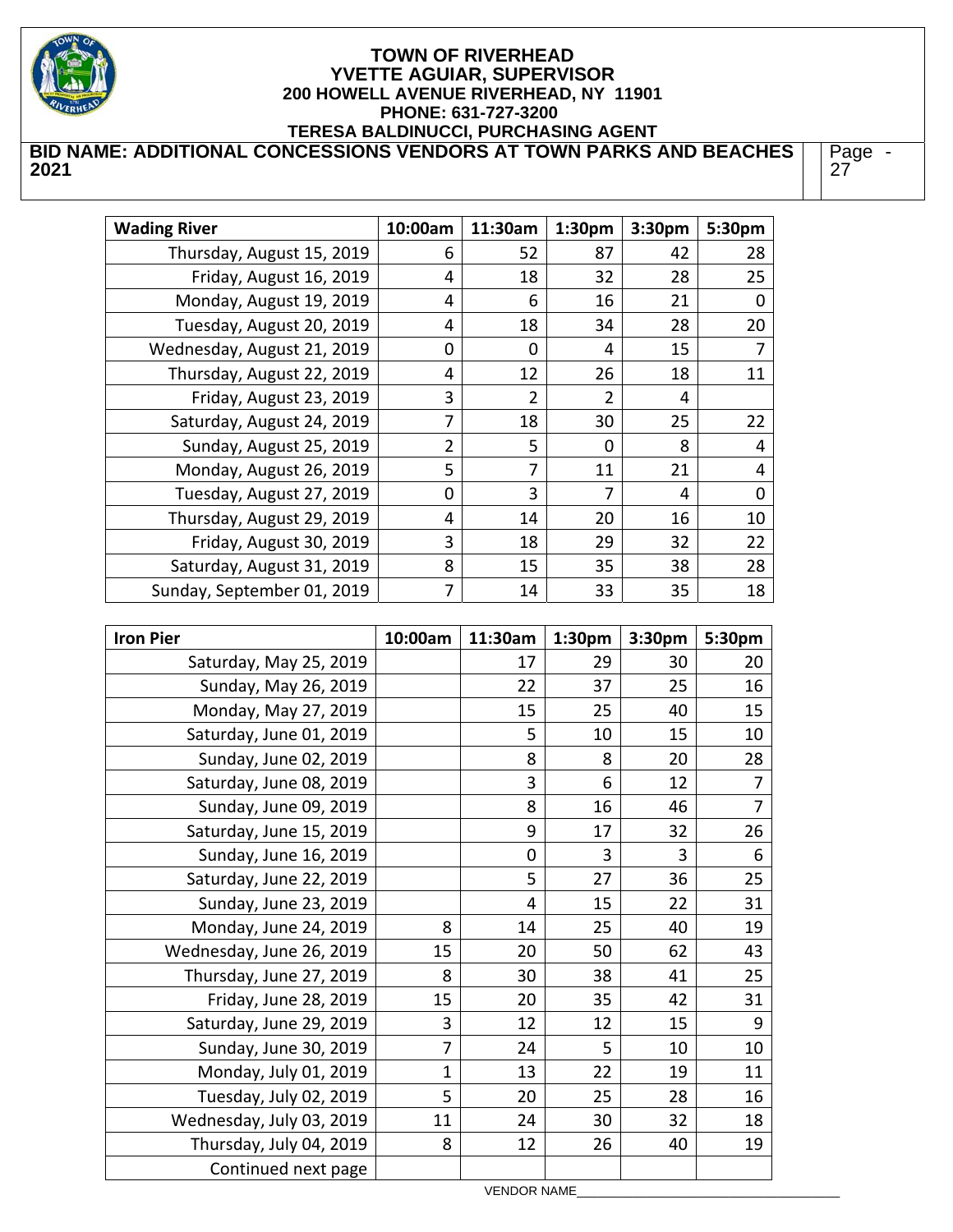

#### **TOWN OF RIVERHEAD YVETTE AGUIAR, SUPERVISOR 200 HOWELL AVENUE RIVERHEAD, NY 11901 PHONE: 631-727-3200 TERESA BALDINUCCI, PURCHASING AGENT BID NAME: ADDITIONAL CONCESSIONS VENDORS AT TOWN PARKS AND BEACHES**

Page - 28

| <b>Iron Pier</b>           | 10:00am        | 11:30am        | 1:30pm      | 3:30pm      | 5:30pm         |
|----------------------------|----------------|----------------|-------------|-------------|----------------|
| Friday, July 05, 2019      | 3              | 15             | 45          | 58          | 55             |
| Saturday, July 06, 2019    | 12             | 22             | 53          | 45          | 28             |
| Sunday, July 07, 2019      | 13             | 28             | 39          | 26          | 18             |
| Monday, July 08, 2019      | $\mathbf 0$    | $\mathbf 0$    | 6           | 13          | $\mathbf 0$    |
| Tuesday, July 09, 2019     | 20             | 60             | 80          | 90          | 45             |
| Wednesday, July 10, 2019   | 6              | 7              | 15          | 29          | 18             |
| Thursday, July 11, 2019    | 10             | 20             | 35          | 25          | 20             |
| Friday, July 12, 2019      | 6              | $\overline{2}$ | 8           | 18          | 16             |
| Saturday, July 13, 2019    | 6              | 14             | 22          | 41          | 54             |
| Sunday, July 14, 2019      | 25             | 45             | 110         | 120         | 85             |
| Monday, July 15, 2019      | $\mathbf{1}$   | $\overline{2}$ | 8           | 21          | 30             |
| Tuesday, July 16, 2019     | 15             | 25             | 30          | 25          | 12             |
| Wednesday, July 17, 2019   | 10             | 6              | 3           | 18          | 15             |
| Thursday, July 18, 2019    | 0              | 5              | 2           | 0           | 0              |
| Friday, July 19, 2019      | $\overline{2}$ | 9              | 16          | 18          | 18             |
| Saturday, July 20, 2019    | 3              | 5              | 5           | 5           | 10             |
| Sunday, July 21, 2019      | 15             | 24             | 42          | 60          | 50             |
| Monday, July 22, 2019      | 6              | 12             | 18          | 20          | 13             |
| Tuesday, July 23, 2019     | $\mathbf 0$    | $\mathbf{1}$   | $\mathbf 0$ | $\mathbf 0$ | $\mathbf 0$    |
| Wednesday, July 24, 2019   | 10             | 25             | 45          | 54          | 40             |
| Thursday, July 25, 2019    | 12             | 34             | 48          | 44          | 28             |
| Friday, July 26, 2019      |                | 20             | 27          | 27          | 30             |
| Wednesday, July 31, 2019   | 5              | 19             | 23          | 33          | $\overline{2}$ |
| Friday, August 02, 2019    | 15             | 27             | 24          | 24          | 14             |
| Saturday, August 03, 2019  |                | 15             | 27          | 24          | 24             |
| Monday, August 05, 2019    | 6              | 15             | 16          | 17          | 20             |
| Tuesday, August 06, 2019   | 0              | 5              | 1           | $\mathbf 0$ | $\overline{2}$ |
| Wednesday, August 07, 2019 | 4              | 18             | 22          | 12          | 8              |
| Thursday, August 08, 2019  | 0              | 3              | 14          | 27          | 40             |
| Friday, August 09, 2019    | 5              | 11             | 19          | 20          | 17             |
| Saturday, August 10, 2019  |                |                |             | 42          | 34             |
| Monday, August 12, 2019    | 10             | 16             | 15          | 23          | 15             |
| Wednesday, August 14, 2019 | 4              | 10             | 4           | 6           | 8              |
| Saturday, August 31, 2019  | 16             | 16             | 50          | 72          | 30             |
| Monday, September 02, 2019 | 6              | 10             | 26          | 20          | 10             |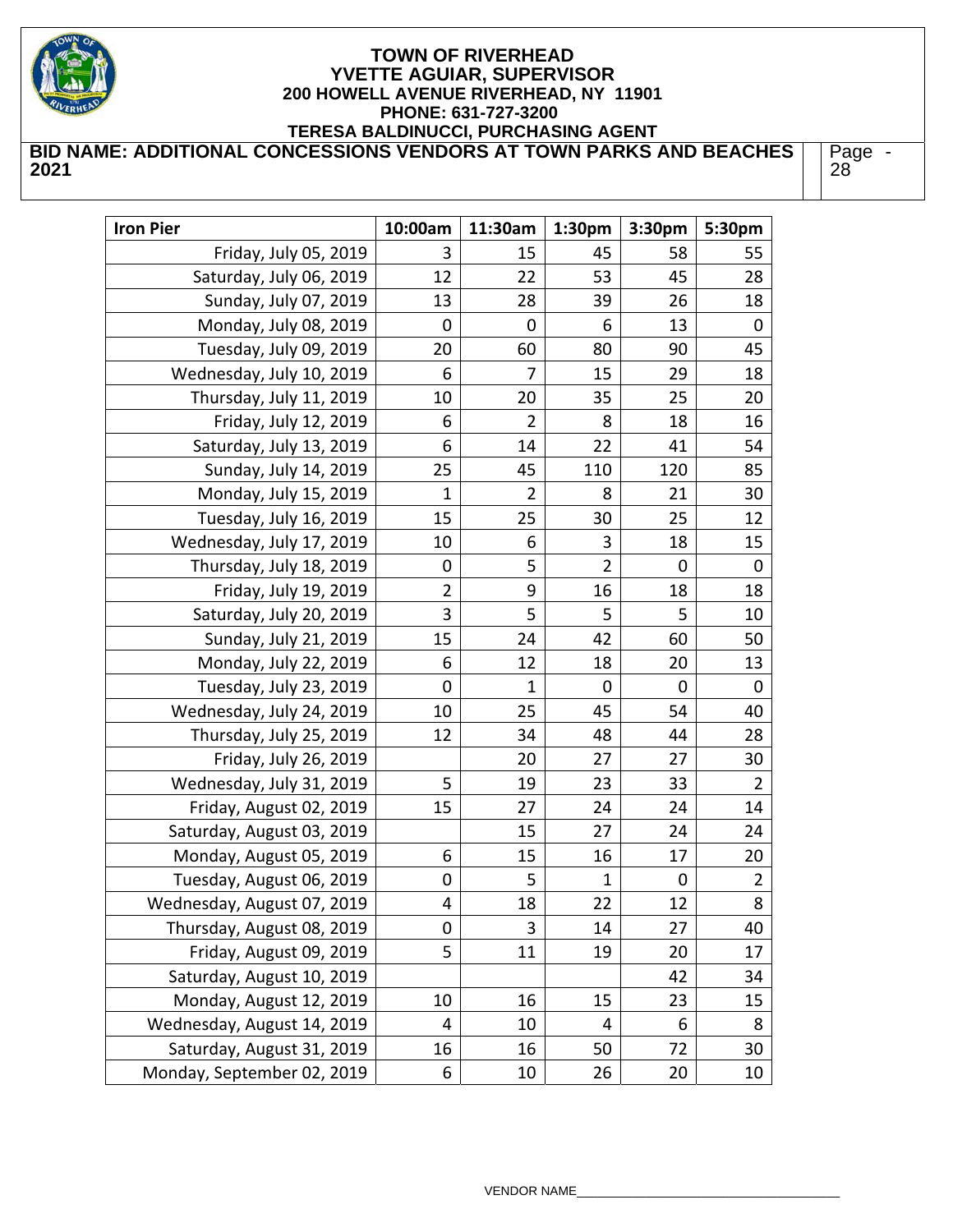

#### **TOWN OF RIVERHEAD YVETTE AGUIAR, SUPERVISOR 200 HOWELL AVENUE RIVERHEAD, NY 11901 PHONE: 631-727-3200 TERESA BALDINUCCI, PURCHASING AGENT BID NAME: ADDITIONAL CONCESSIONS VENDORS AT TOWN PARKS AND BEACHES**

Page - 29

# **EXHIBIT B**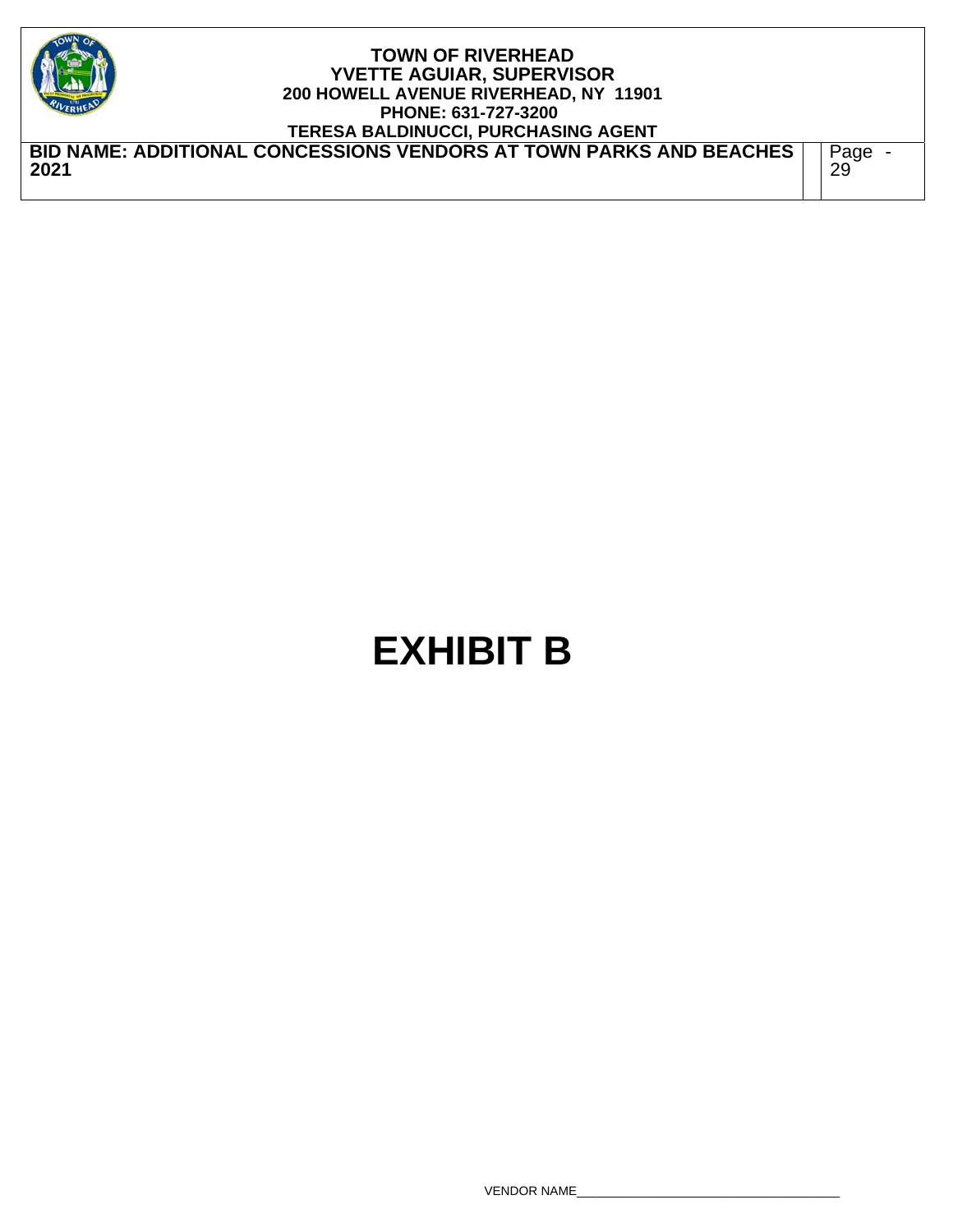

#### **TOWN OF RIVERHEAD YVETTE AGUIAR, SUPERVISOR 200 HOWELL AVENUE RIVERHEAD, NY 11901 PHONE: 631-727-3200 TERESA BALDINUCCI, PURCHASING AGENT BID NAME: ADDITIONAL CONCESSIONS VENDORS AT TOWN PARKS AND BEACHES**

Page - 30

# **Veterans Park 2021 Anticipated Summer Schedule**

*\*Schedule is subject to change\**

# **June**

\*Adult Softball Leagues run during the week in the evening \*Youth Baseball/Softball/Lacrosse practices run during the week in the evening.

6/5/21‐ Softball Tournament 6/6/21‐ Mens Senior Baseball Game/High School Baseball Game / Softball Leagues

6/12/21‐ Softball Tournament 6/13/21‐ High School Baseball Game / Softball Leagues

6/15/21‐ Riverhead TomCats Game

6/19/21‐ Softball Tournament 6/20/21‐ High School Baseball Game / Riverhead TomCats Game / Softball Leagues

6/22/21‐ Riverhead TomCats Game

6/26/21‐ Softball Tournament 6/27/21‐ Mens Senior Baseball Games / High School Baseball Game / Softball Leagues

6/28/21‐ Riverhead TomCats Game

# **July**

7/1/21‐ Riverhead TomCats Game

7/3/21‐ Riverhead TomCats Game / Softball Tournament

7/6/21‐ Riverhead TomCats Game

7/7/21‐ Lacrosse Games

7/9/21‐ Riverhead TomCats Game

7/10/21‐ Softball Tournament

7/11/21‐ Mens Senior Baseball Game/Softball Leagues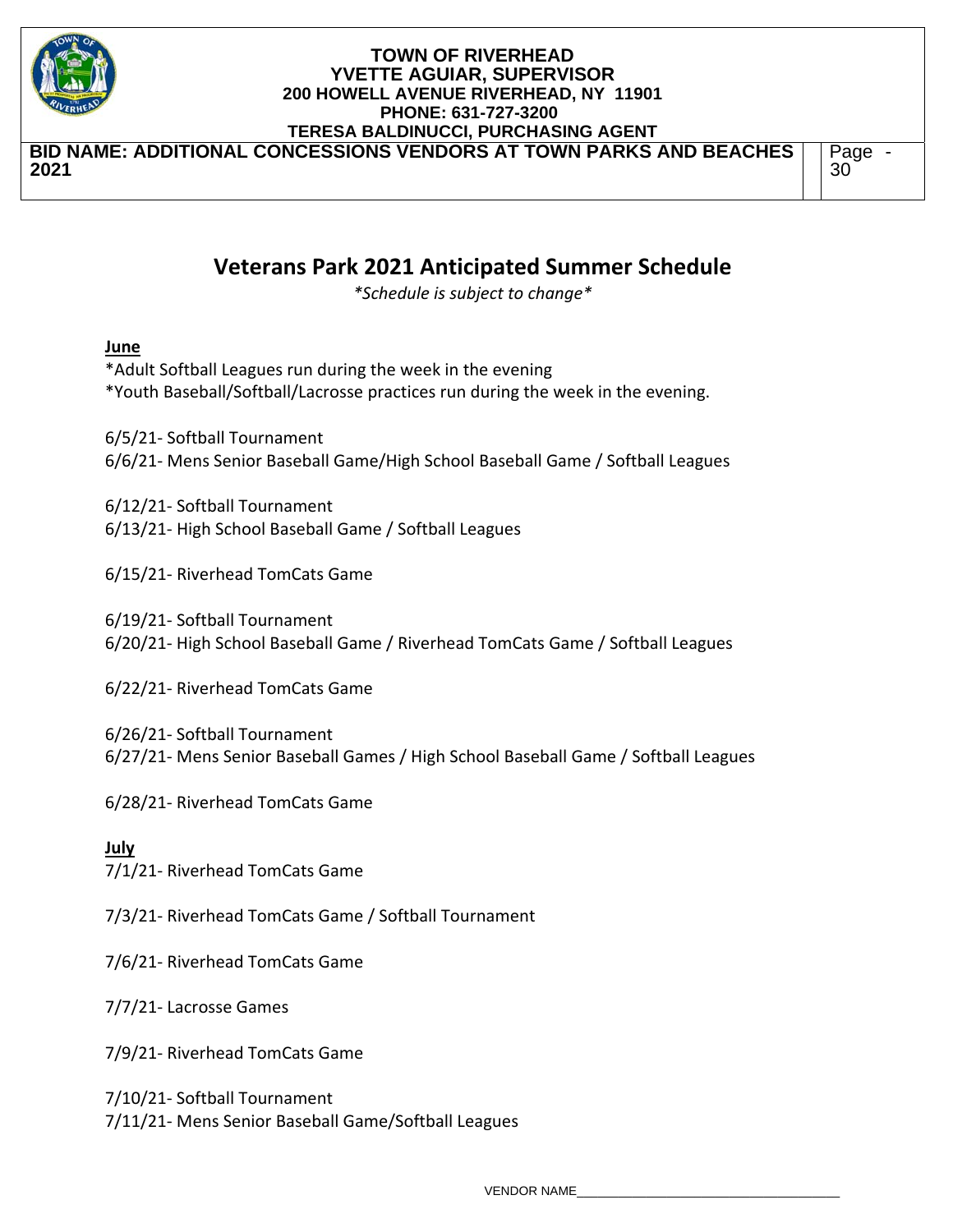

# **TOWN OF RIVERHEAD YVETTE AGUIAR, SUPERVISOR 200 HOWELL AVENUE RIVERHEAD, NY 11901 PHONE: 631-727-3200 TERESA BALDINUCCI, PURCHASING AGENT**

**BID NAME: ADDITIONAL CONCESSIONS VENDORS AT TOWN PARKS AND BEACHES** 

Page - 31

#### **Veterans Park 2021 Anticipated Summer Schedule ‐ continued**

- 7/14/21‐ Riverhead Tomcats Game 7/17/21‐ Softball Tournament
- 7/18/21‐ Mens Senior Baseball Game/Softball Leagues
- 7/20/21‐ Riverhead TomCats Game

7/24/21‐ Softball Tournament

7/25/21‐ High School Baseball Game / Softball Leagues

7/31/21‐ Softball Tournament

#### **August**

8/1/21‐ Softball Leagues

8/7/21‐ Softball Tournament 8/8/21‐ High School Baseball Game / Softball Leagues

8/14/21‐ Softball Tournament 8/15/21‐ Softball Leagues

8/21/21‐ Softball Tournament 8/22/21‐ Softball Leagues

8/28/21‐ Softball Tournament 8/29/21‐ Softball Leagues